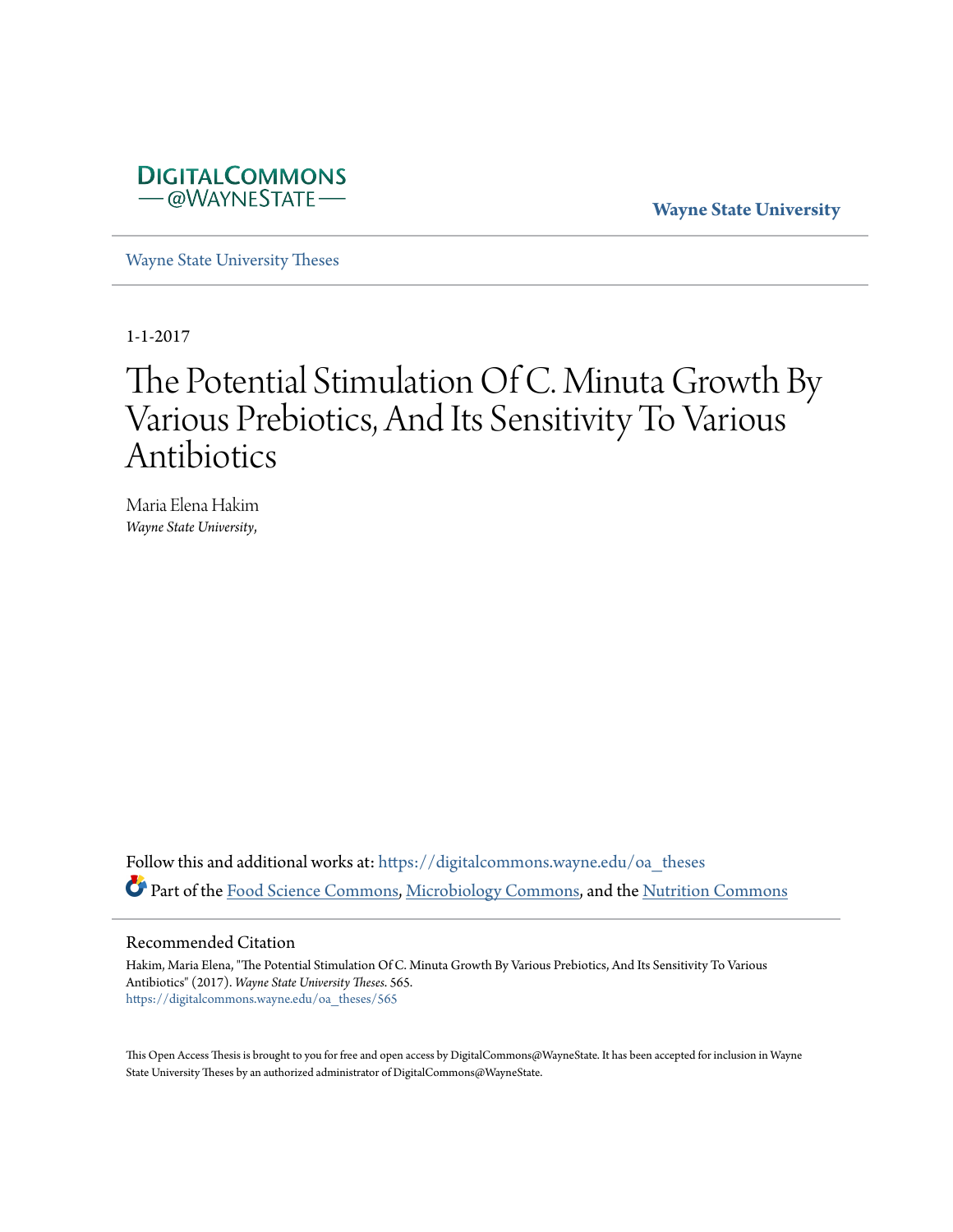# **THE POTENTIAL STIMULATION OF** *C. MINUTA* **GROWTH BY VARIOUS PREBIOTICS, AND ITS SENSITIVITY TO VARIOUS ANTIBIOTICS**

by

# **MARIA ELENA HAKIM**

# **THESIS**

Submitted to the Graduate School

of Wayne State University,

Detroit, Michigan

in partial fulfillment of the requirements

for the degree of

# **MASTER OF SCIENCE**

2017

MAJOR: NUTRITION AND FOOD SCIENCE

Approved By:

\_\_\_\_\_\_\_\_\_\_\_\_\_\_\_\_\_\_\_\_\_\_\_\_\_\_\_\_\_\_\_\_\_\_\_\_\_\_\_\_\_\_\_\_

Advisor Date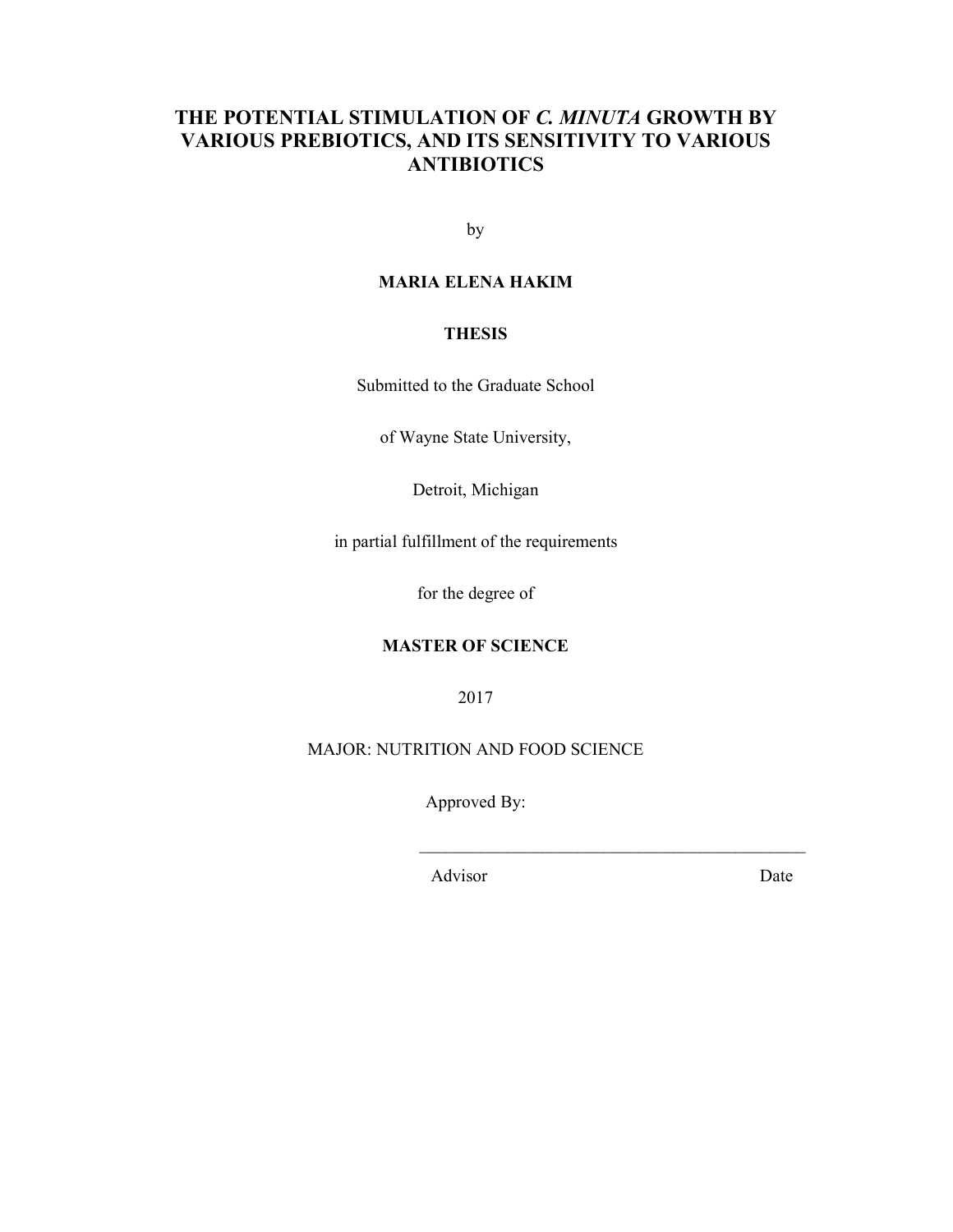# **© COPYRIGHT BY**

# **MARIA ELENA HAKIM**

**2017** 

**All Rights Reserved**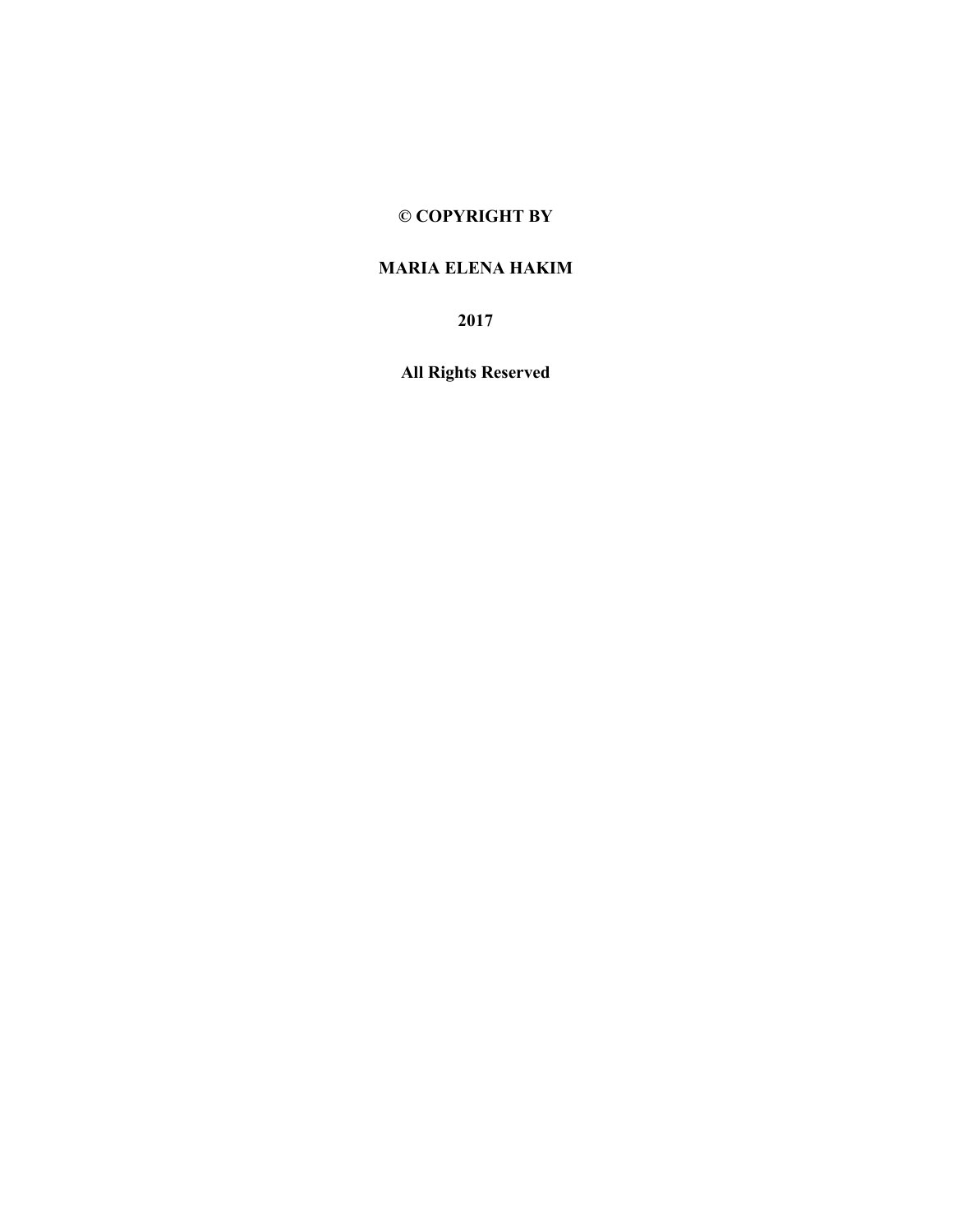# **DEDICATION**

I would like to dedicate my work to my parents, Dr Hanna Hakim and Mrs. Katia Hakim. You have been my constant and solid support, and have always believed in me. Everything you do is for your children, and for that I thank you and love you unconditionally.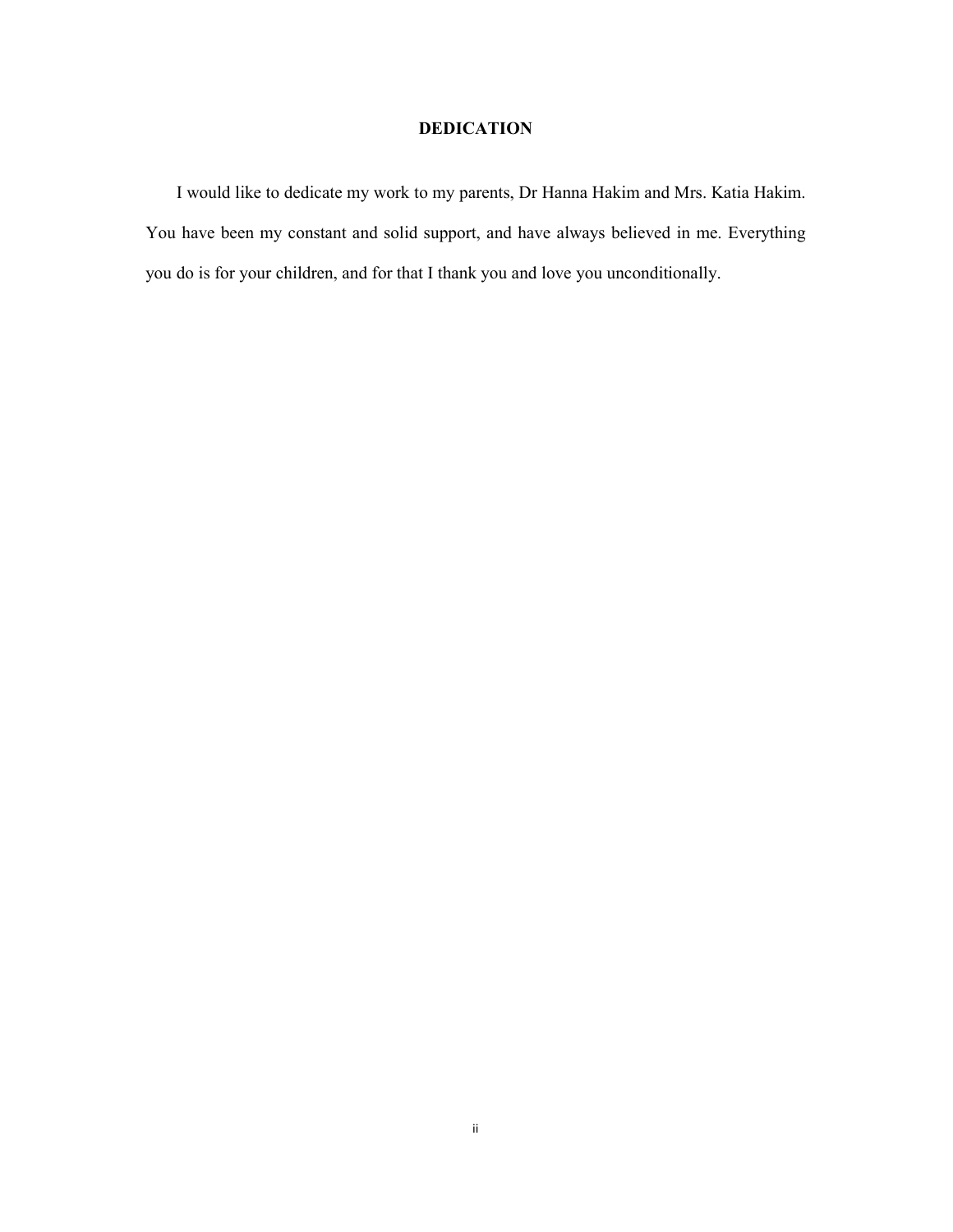# **ACKNOWLEDGEMENTS**

My deepest appreciation goes to my advisor, Dr Kevin Zhou, for giving me the opportunity to work and grow my potential in his lab. I would also like to devote appreciation to Wenjun Zhu, our lab PHD candidate, and Qing Ai, my lab and Graduate Program colleague, for their help and guidance with my work.

I would also like to thank Dr Pramod Khosla, for giving me the opportunity and acceptance into the NFS Graduate Program; I am forever grateful.

Finally, I would like to thank my advisor Dr Kevin Zhou, Dr Ahmad Heydari, and Dr Tonia Reinhard, for serving as members on my defense committee.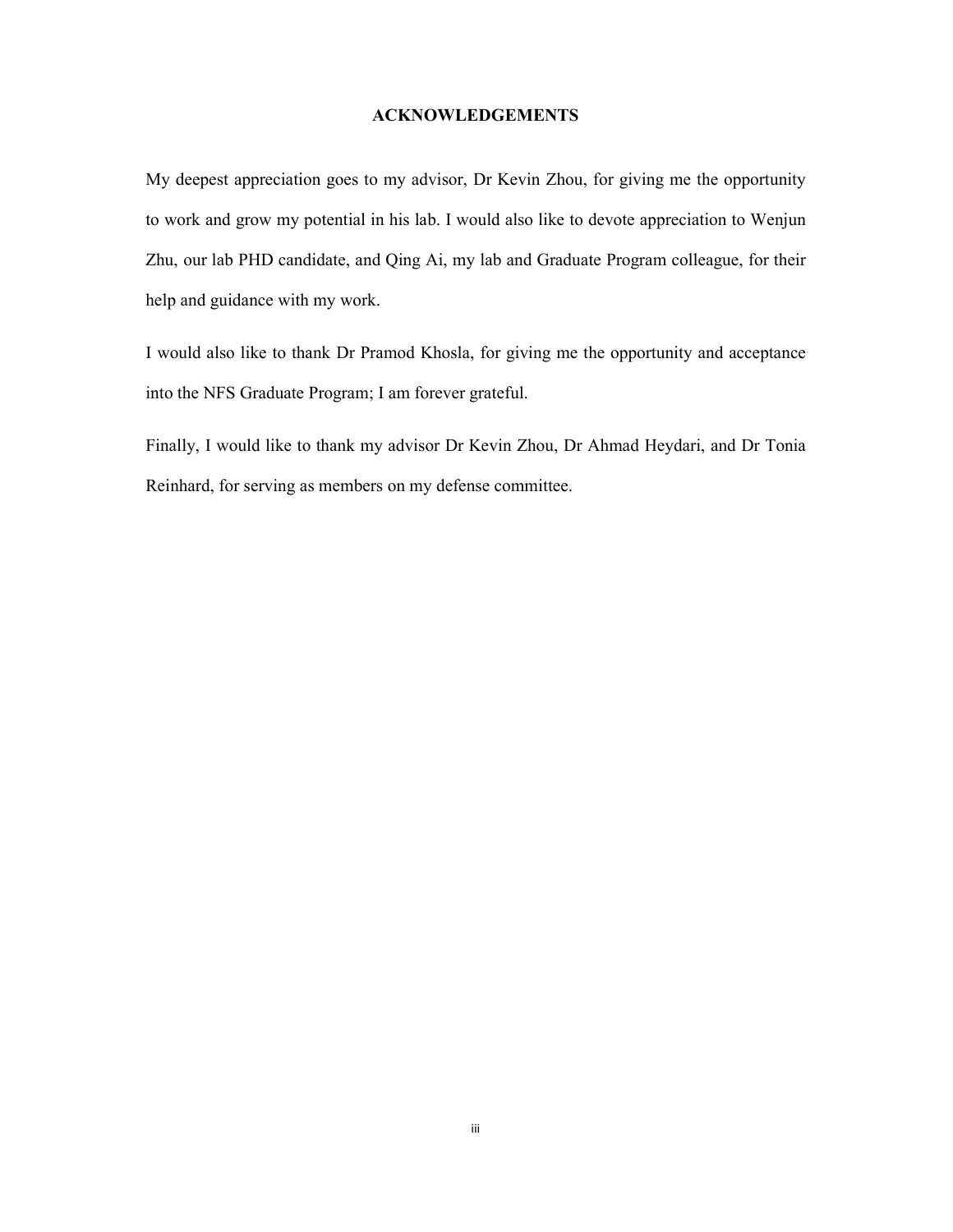# **TABLE OF CONTENTS**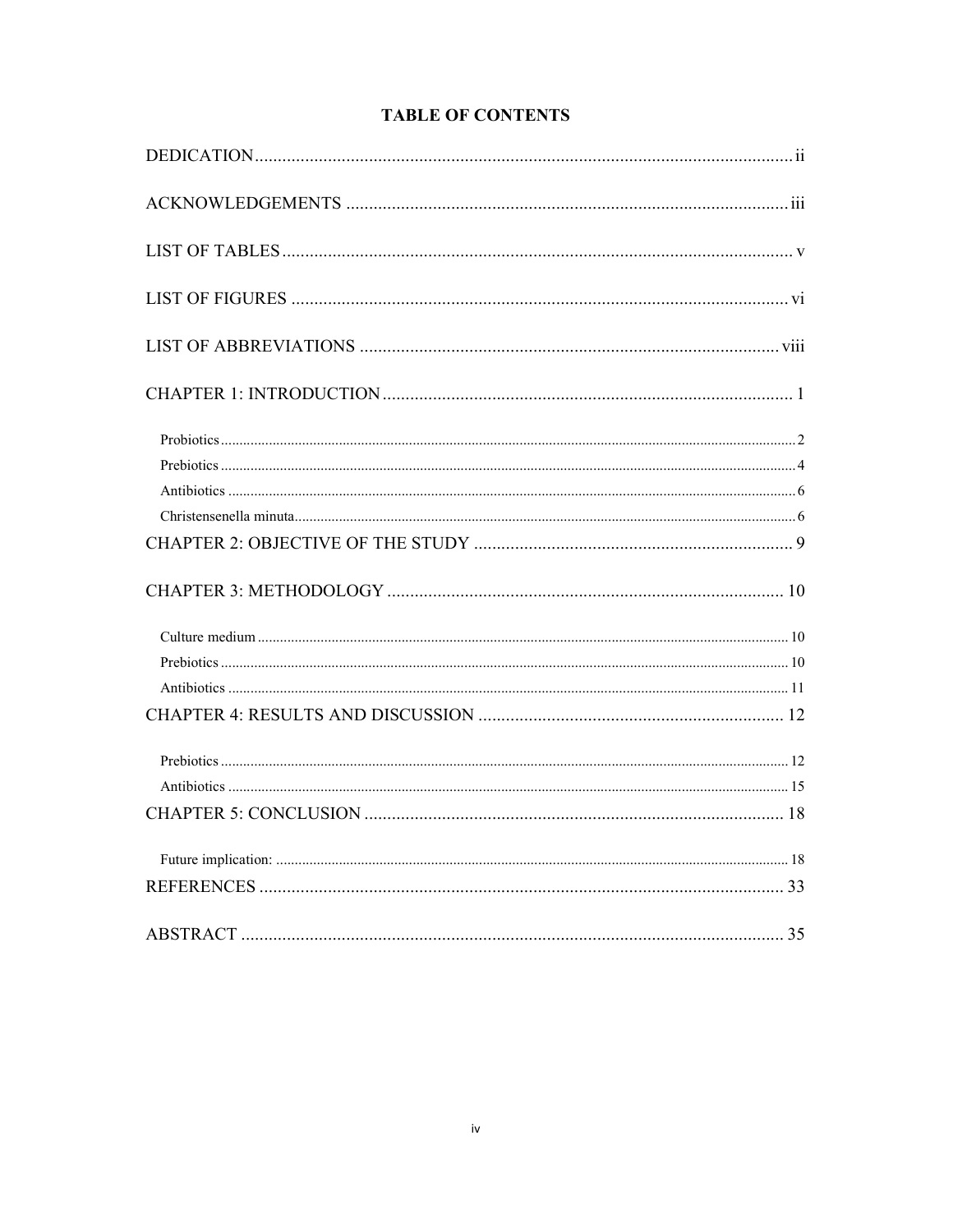# **LIST OF TABLES**

Table 1: Target of different classes and sub-classes of antibiotics on bacterial inhibition.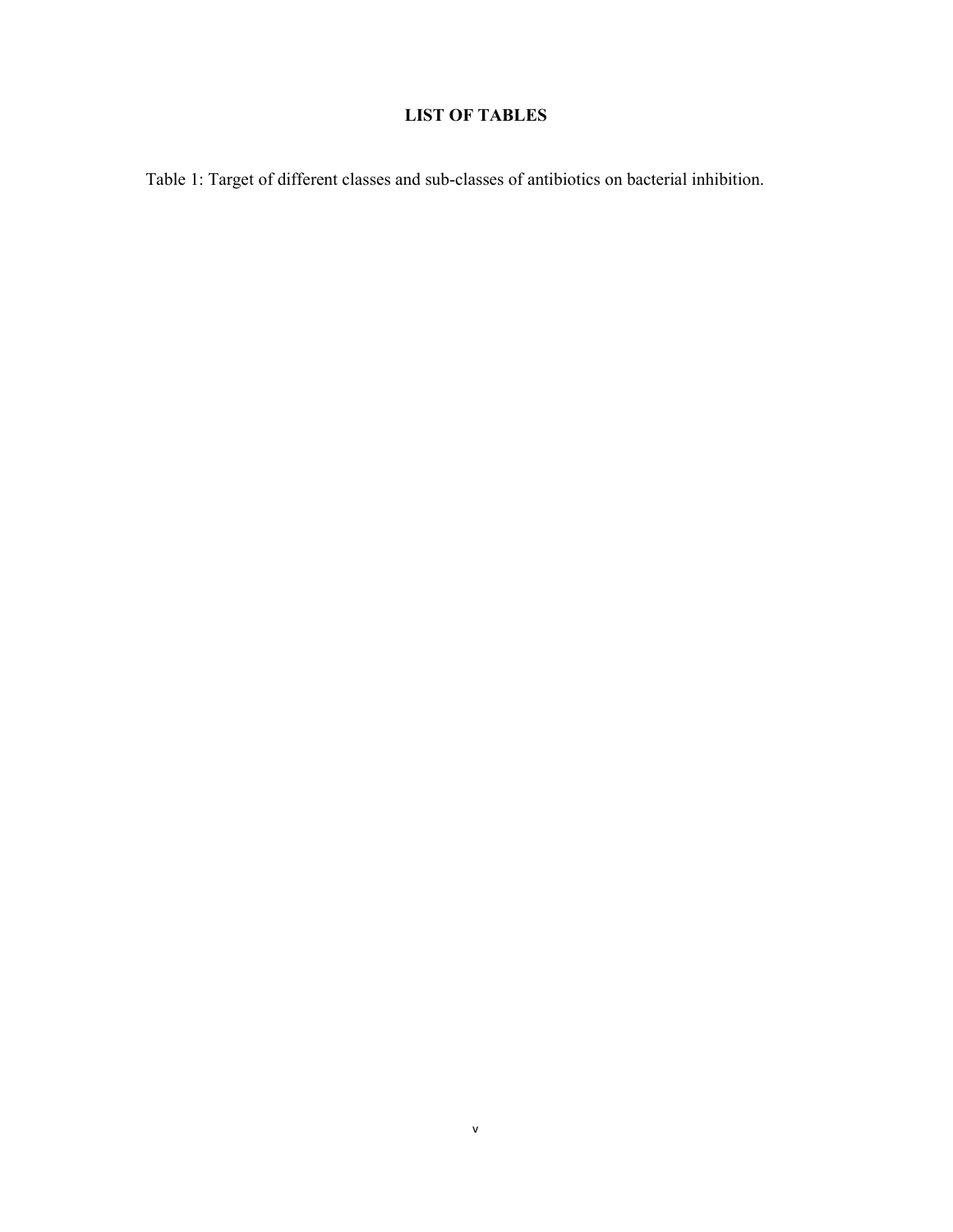## **LIST OF FIGURES**

Figure 1 Absorbance recorded by two sample controls; control I in the absence of saccharide, control II contains dextrose

Figure 2 Absorbance recordings of *C. minuta* growth in condition A; 0.5% prebiotic compared to control I and control II; throughout 18 hours

Figure 3 Absorbance recordings of *C. minuta* growth in samples containing a 1:1 ratio of 0.25% prebiotic and dextrose, compared to control I and II, throughout 18 hours (Condition B)

Figure 4 Absorbance recordings of *C. minuta* growth in condition C: a 1:1 ratio of prebiotic: dextrose, at a concentration of 0.5%; compared to control I and II

Figure 5 Absorbance recordings of *C. minuta* growth in condition D: samples containing a 1:2 ratio of prebiotic: dextrose (0.25%: 0.5%), compared to control I and II

Figure 6 Absorbance recordings of *C. minuta* growth in condition E: samples containing a prebiotic: dextrose ratio of 2:1 (concentrations of 0.5%:0.25%), compared to control I (no saccharide) and control II (0.5% dextrose)

Figure 7 Absorbance recordings of *C. minuta* growth in stimulated by AG throughout 18 hours, in conditions A, B, C, D, and E; compared to control I (no saccharide) and control II (0.5% dextrose)

Figure 8 Absorbance recorded reflecting *C. minuta* growth at 4 different concentrations of sulfamethoxazole: 1μg/mL, 5μg/mL, 10μg/mL, and 50μg/mL; compared to control in which no antibiotic was present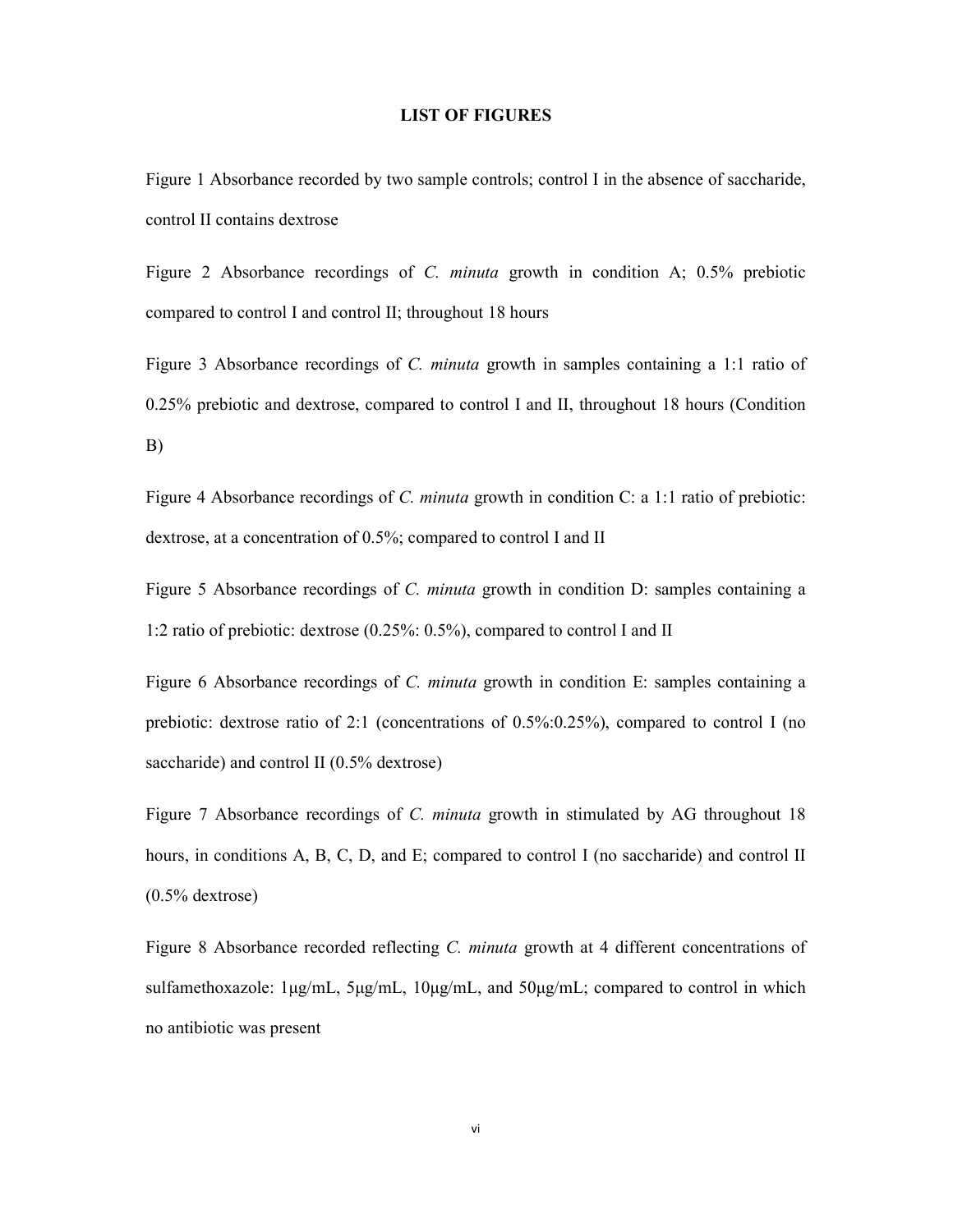Figure 9 Absorbance recorded reflecting *C. minuta* growth at 4 different concentrations of ciprofloxacin: 1μg/mL, 5μg/mL, 10μg/mL, and 50μg/mL; compared to control in which no antibiotic was present

Figure 10 Absorbance recorded reflecting *C. minuta* growth at 4 different concentrations of azithromycin: 1μg/mL, 5μg/mL, 10μg/mL, and 50μg/mL; compared to control in which no antibiotic was present

Figure 11 Absorbance recorded reflecting *C. minuta* growth at 4 different concentrations of trimethoprim:  $1\mu\text{g/mL}$ ,  $5\mu\text{g/mL}$ ,  $10\mu\text{g/mL}$ , and  $50\mu\text{g/mL}$ ; compared to control in which no antibiotic was present

Figure 12 Absorbance recorded reflecting *C. minuta* growth at 4 different concentrations of erythromycin: 1μg/mL, 5μg/mL, 10μg/mL, and 50μg/mL; compared to control in which no antibiotic was present

Figure 13 Absorbance recorded reflecting *C. minuta* growth at 4 different concentrations of oxytetracycline: 1μg/mL, 5μg/mL, 10μg/mL, and 50μg/mL; compared to control in which no antibiotic was present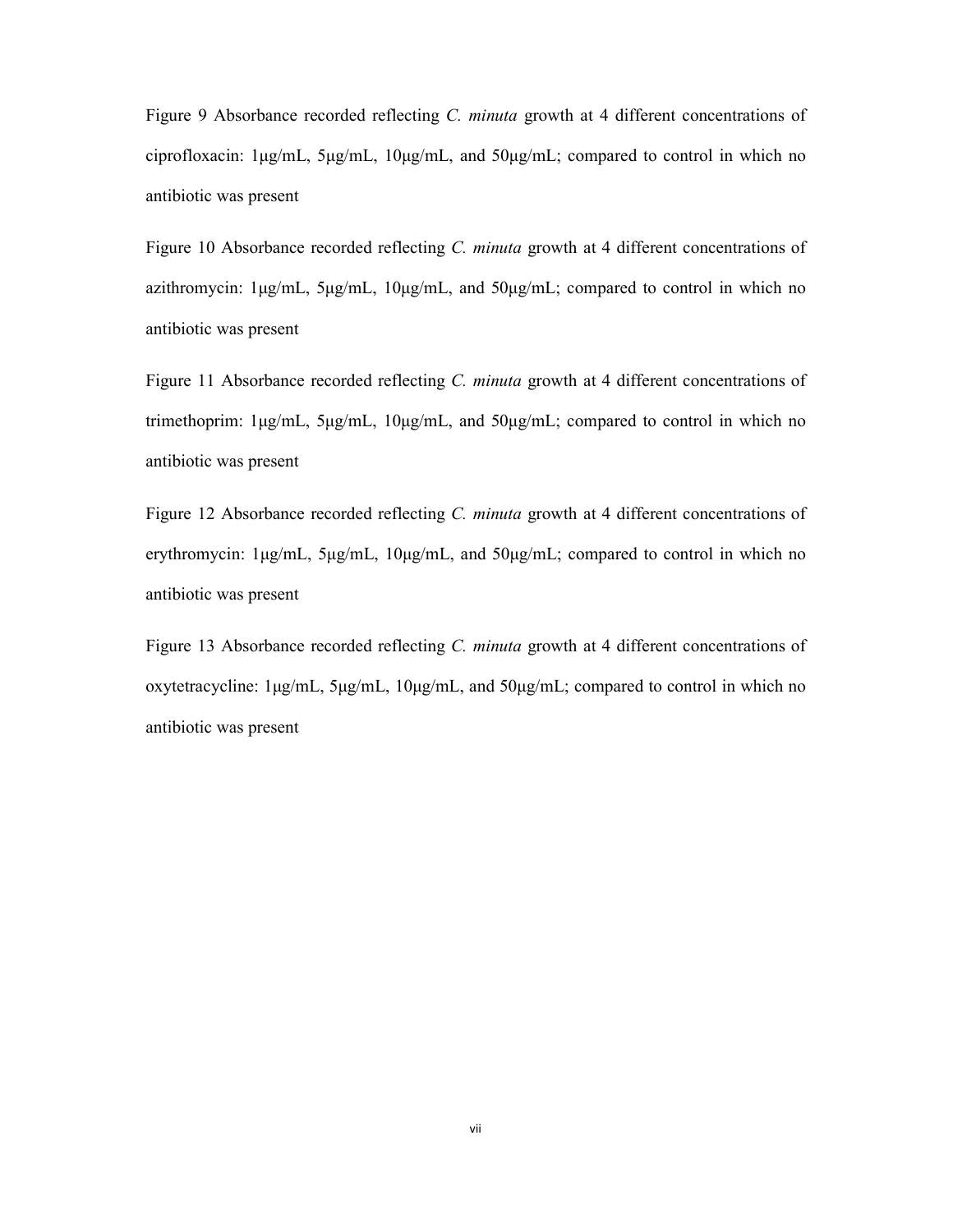# **LIST OF ABBREVIATIONS**

GIT: gastrointestinal tract

GID: gastrointestinal disorder

IBD: inflammatory bowel disease

IBS: irritable bowel syndrome

TIID: type 2 diabetes

WHO: world health organization

UC: ulcerative colitis

LPS: lipopolysaccharide

GOS: galacto-oligosaccharide

FOS: fructo-oligosaccharide

AG: acacia gum

GG: guar gum

IMO: isomalto-oligosaccharide

RCM: reinforced Clostridial medium

Abx: antibiotics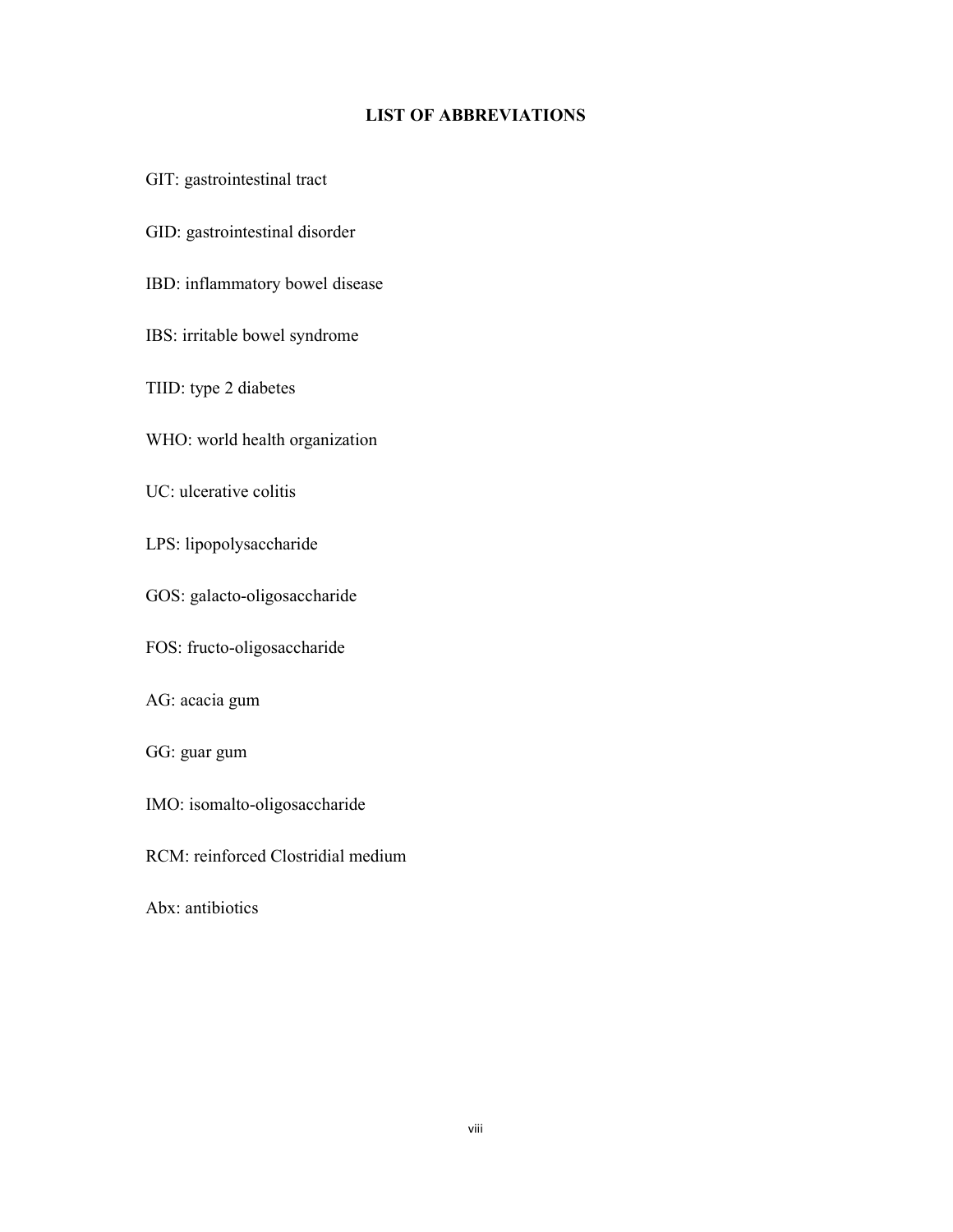# **CHAPTER 1: INTRODUCTION**

The intestinal epithelium is a natural barrier of the gastrointestinal tract (GIT), providing defense against extrinsic invasions. There has been increasing evidence that disruption of the epithelial barrier integrity is one of the major aetiological factors involved in several gastrointestinal disorders (GID), including pathogenic infections, obesity and diabetes, enterocolitis, inflammatory bowel disease (IBD) and irritable bowel syndrome (IBS) (Everard, 2013).

At birth, the human intestine is rather sterile, and with time, it develops and becomes influenced by factors including gut flora, use of antibiotics, diet, genetics and other environmental aspects. The normal human intestinal tract is colonized by a variety of gram positive and gram negative bacteria belonging - but not limited to - the genera *Lactobacillus, Streptococcus, Bifidobacterium, Peptostreptococcus, Clostridium, Eubacterium, Bacteroides, Veillonella, Fusobacter* and *E. coli* – largely in the colon (Greene and Klaenhammer, 1994).

Intestinal microbiota play a crucial role in nutritional, physiological, immunological and protective functions of the host (Kareem *et al*, 2016). Resident microflora has shown involvement in preserving the balance of intestinal microbiota, reducing the colonization and invasion of pathogens, retaining the epithelial integrity (Belkaid *et al*, 2014), and the production of essential nutrients - namely vitamin K menaquinone and biotin. Recent evidence suggests that gut microbiota is involved in the control of body weight, energy homeostasis, and inflammatory responses; thus, playing a role in the pathophysiology of obesity (Kobyliak and Virchenko, 2016). In addition, there has been evidence indicating associations between diseases and a host's microbial composition, including - but not limited to - metabolic syndrome, diabetes (Carlson *et al*, 2016), non-alcoholic steatohepatitis (Everard, 2013), and inflammatory bowel diseases; among many other gastrointestinal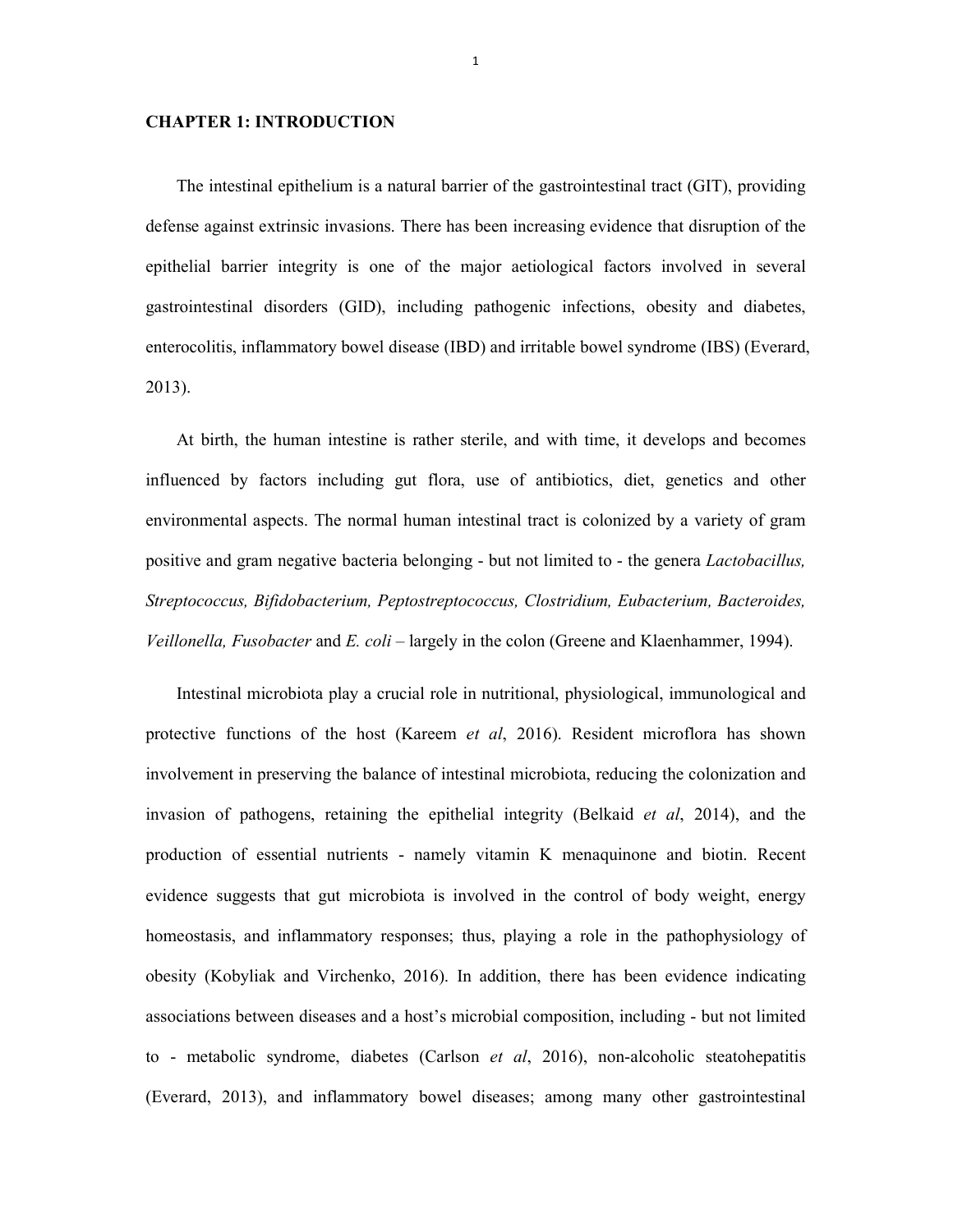diseases. Various studies have suggested that gut microbiota play a crucial role in the development of fat mass and altered energy homeostasis. Supporting evidence has been demonstrated in studies conducted on germ-free mice (mice raised in absence of microorganisms), in which the former were leaner compared to mice harboring microbiota since birth. One proposed mechanism is that gut microbiota have the ability to increase energy gathered from the diet and modify host signaling pathways associated with energy balance and metabolism. Other studies have hypothesized that gut microbiota play an important role in the onset of insulin resistance; thus, type II diabetes (TIID) (Everard, 2013).

# *Probiotics*

One major contributor to the balance of gut microbiota is probiotics. The World Health Organization (WHO) regards probiotics as living microorganisms which have beneficial health effects when administered in appropriate amounts (Morelli and Capurso, 2012). Many of the probiotic bacteria are lactic acid bacteria, and are useful in the treatment of dysfunctions which disturb intestinal microflora and abnormal gut permeability (Lee and Salminen, 1995).

The Western Civilization has seen an increase in gut-related health problems, such as autoimmune and inflammatory diseases, antibiotic-induced diarrhea, *C. difficile*-induced colitis, urinary tract infections, etc.… Randomized double-blind studies have shown the effectiveness in the treatment, management, and/or prevention of the former, by providing protective barriers, enhancing immune responses, and clearing pathogens in the gastrointestinal - as well as urinary - tract.

In diarrhea-related diseases, probiotics may induce a general immune response, in addition to increasing IgA. In inflammatory-related diseases, probiotics are thought to decrease disease activity and promote remission. Decreasing inflammation is thought to occur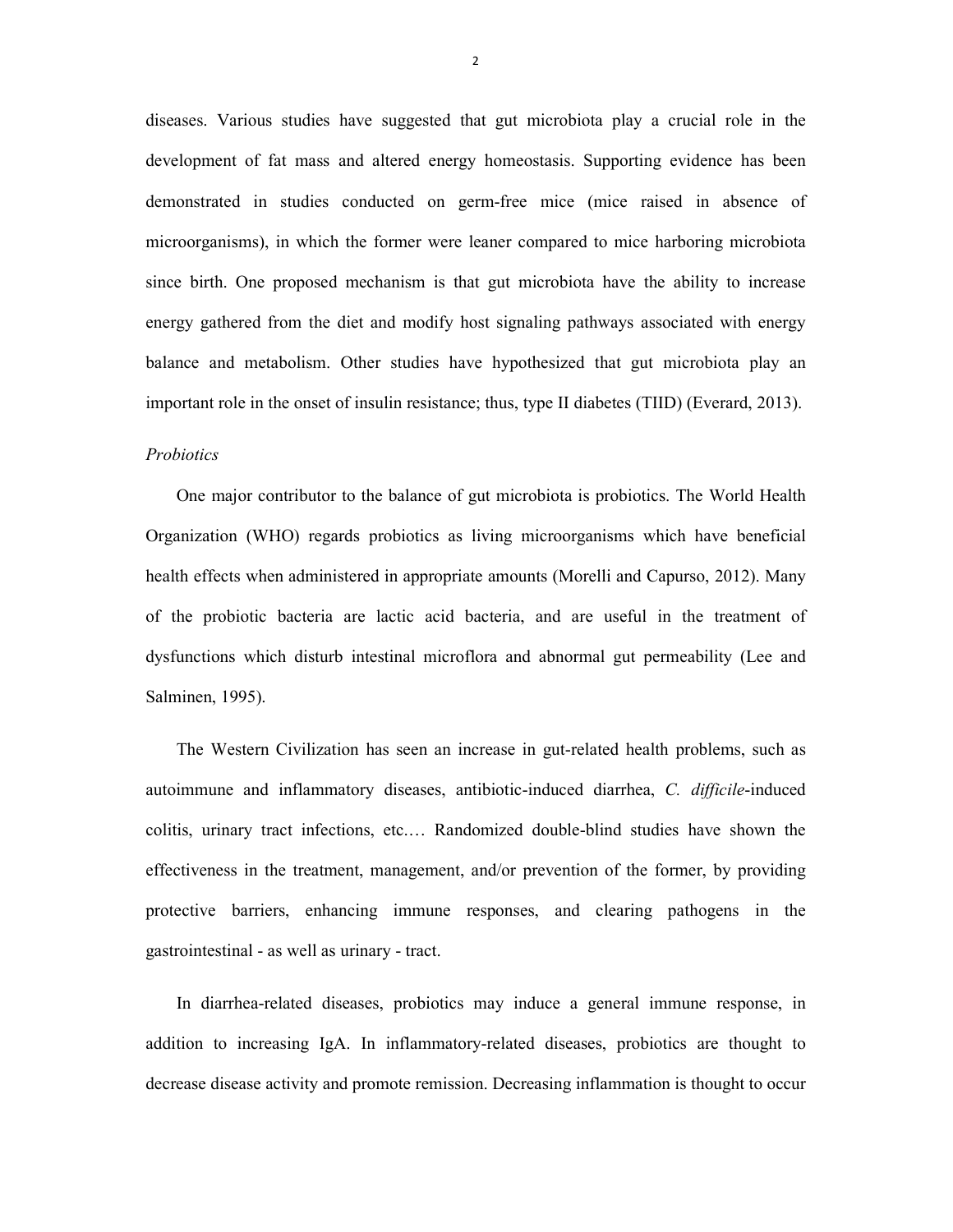by decreasing pathogenic bacterial growth through the enhancement of barrier functions which prevents the invasion of tight junctions, by reducing gut pH and stimulating non-specific and specific immune responses. A study showed that the administration of Lactobacillus salivarius, E. coli Nissle, and S. boulardii resulted in fewer relapses and steroid use among IBD patients who received these probiotics. Other studies revealed that patients with IBS showed lower amounts of Lactobacillus and Bifidobacterium colonies, and an increase in anaerobic Clostridium spp which has taken place of Bifidobacterium spp and Bacteroides spp. A study conducted in Italy (Palumbo *et al*, 2016) with the aim to investigate the potential benefits of probiotics administration with drug therapy on ulcerative colitis (UC) patients found that over a course of 2 years, patients treated with the combination of drug therapy and probiotics showed overall better results and better improvements of general clinical conditions than patients who were administered the drug therapy alone.

Several studies have shown that both diet-induced and genetic obesity and TIID mice displayed change in gut microbiota; mostly reductions in Bifidobacteria, which has been associated with improvement in mucosal barrier in mice. One study aimed to determine if there is an association between Bifibacterium spp and metabolic endotoxemia – defined as increased plasma concentrations of the bacterial endotoxin lipopolysaccharide (LPS) – in high-fat-diet-induced diabetic mice. Metabolic endotoxemia has been linked with the onset of high-fat-diet-induced obesity and TIID. In the study, they demonstrated that a high-fat diet significantly decreased Bifidobacteria, and significantly increased endotoxemia. When supplemented with a dietary fiber, Bifidobacteria levels were significantly restored and positively correlated with improved glucose tolerance, glucose-induced insulin secretion, reduced endotoxemia, as well as inflammation (Cani *et al*, 2007); another phenomenon that has been associated with obesity and metabolic disorders (TIID and insulin resistance) (Wellen and Hotamisligil, 2005).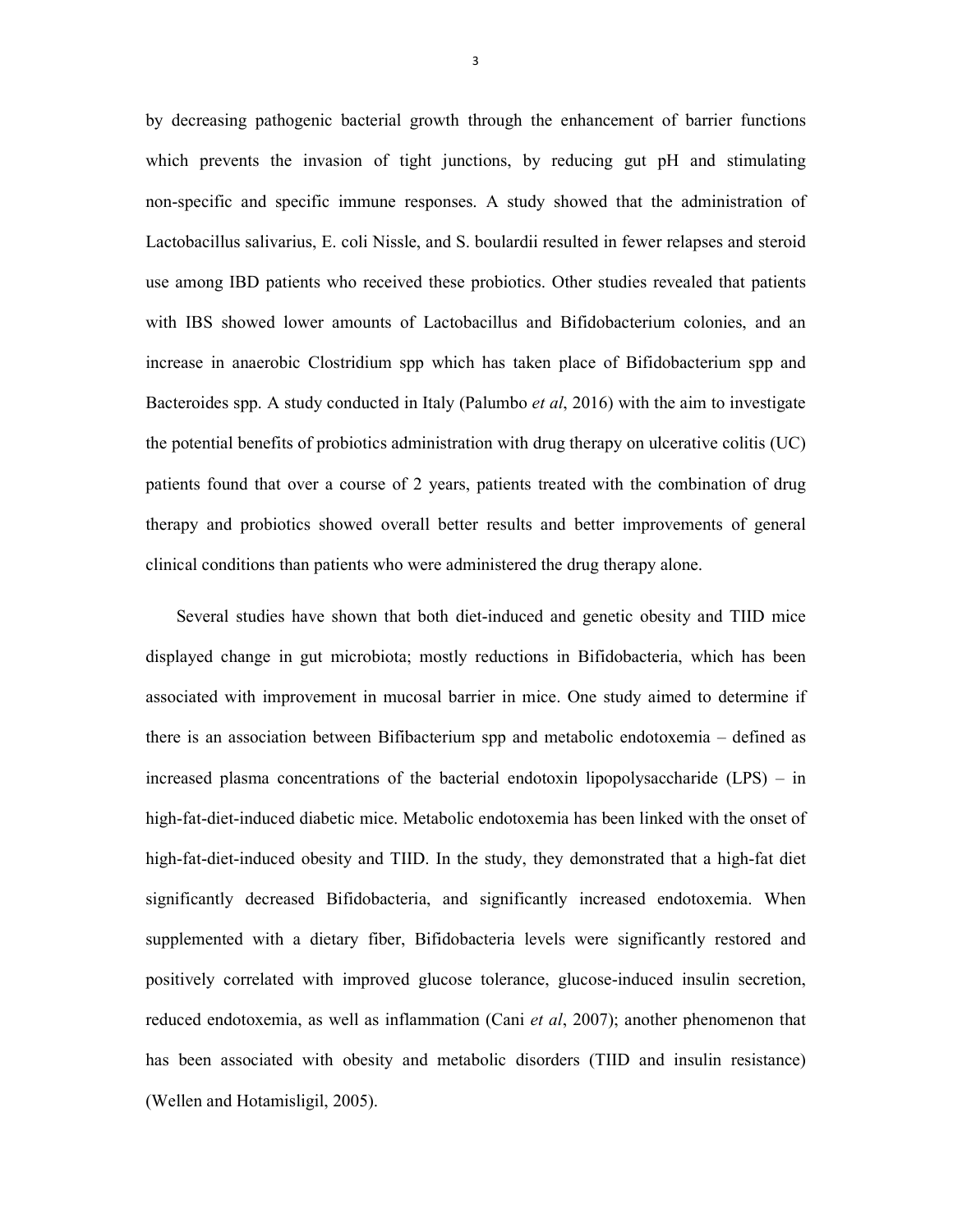One suggested mechanism is that a high-fat diet may alter the balance in our gut flora, subsequently increasing gut permeability. This results in increased absorption of LPS; giving rise to inflammation. Consequently, a host of dysfunctions arises, falling within metabolic disorders (Cani *et al*, 2008).

## *Prebiotics*

Gibson and Roberfroid define prebiotics as "nondigestible food ingredients that beneficially affect the host by selectively stimulating the growth and/or activity of one or a limited number of bacteria in the colon" (Kleniewska *et al*, 2016). In simpler terms, prebiotics are considered the nutrients that fertilize probiotics. The most commonly thought of or consumed prebiotics are dietary fibers. Dietary fibers are known to be involved in maintaining healthy body weight, improving cardiovascular health, supporting overall digestive health and overall growth of intestinal microbiota. Several other commonly known and used prebiotics include inulin, guar gum, galacto-oligosaccharide (GOS), and β-glucan etc.…

Although all prebiotics are fiber, not all fibers are considered prebiotic. The major difference between prebiotics and dietary fibers is that the former are selectively beneficial to specific probiotics whereas the latter generally benefit a variety of gut microbiota. To be classified as a prebiotic, the ingredient must be resistant to gastric acidity and hydrolysis by human enzymes and resistant to absorption in the upper GIT. In addition, classification is based on whether the ingredient is fermented by gut microflora, and whether it has proven to stimulate intestinal bacterial growth associated with health and well-being. To date, all known and studied prebiotics are carbohydrates, primarily oligosaccharides. An oligosaccharide is a molecule containing a small number, usually 2 to 10, monosaccharides connected by glycosidic bonds. GOS is an oligosaccharide comprised of mainly galactose,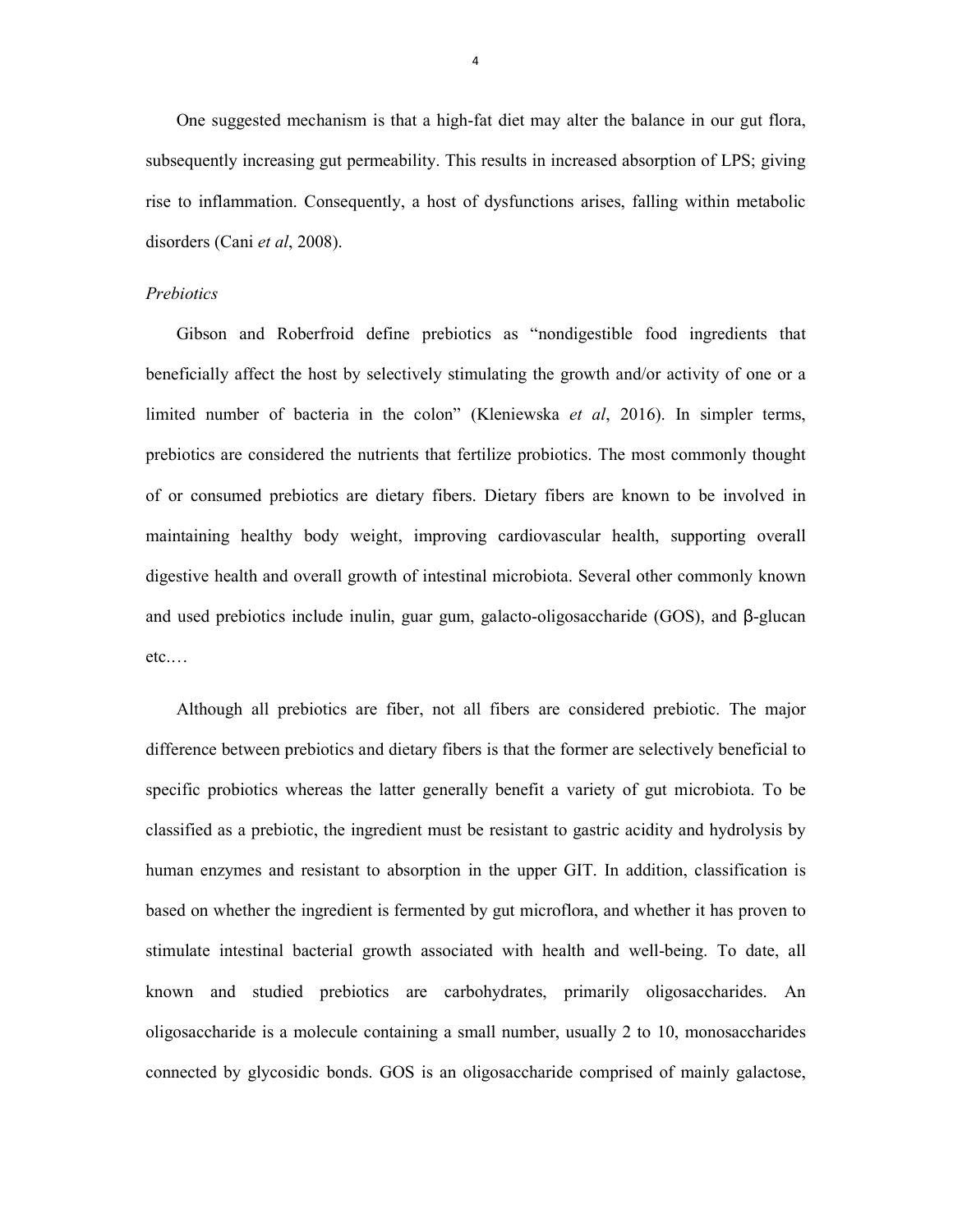and some lactose and glucose. It is produced commercially from lactose by β-galactosidase. FOS is an oligosaccharide fructan naturally occurring in plants or commercially synthesized from sucrose. Acacia gum – also known as gum Arabic – is a naturally occurring gum consisting of the hardened sap of various species of the acacia tree. Compared with the negative controls, the number of Bifidobacteria and Lactobacilli after 4 weeks of consumption of AG were significantly enhanced (Camale *et al*, 2008).

Human breast milk contains lactose and relatively large quantities of diverse oligosaccharides - including nondigestible oligosaccharides - both of which influence gut microbiota profile, as lactose is a carbohydrate bacteria feed on for energy source. In addition, the oligosaccharide composition of human milk protects against pathogens by stimulating bifidus bacterial growth, inhibiting pathogenic binding to host epithelial cells, and creating an acidic environment that inhibits pathogenic growth. These properties may be attributed to the reduced infection rates in breast-fed infants. Supplementation of low levels of GOS in infant formula seemed to enhanced stool frequency, reduce fecal pH and stimulate intestinal Bifidobacteria and Lactobacilli compared with formula free of GOS (Cai *et al*, 2008).

The mechanism by which prebiotics work and benefit the gut flora can be simplified as follows. The intestinal microflora salvage energy by fermenting carbohydrates that bypass digestion in the upper GIT. This fermentation process produces carbon dioxide, methane, hydrogen, lactate and short-chain fatty acids (SCFA) - mainly acetate, propionate and butyrate. The epithelial colonic cells utilize the produced SCFA - preferentially butyrate - as an energy source for differentiation and proliferation. In addition, generally, the production of SCFA and subsequently their metabolism has been proven to contribute to the reduction of luminal pH, which in turn inhibits the growth of pathogenic bacteria and reduces peptide degradation, resulting in reduction in ammonia formation (Slavin, 2013).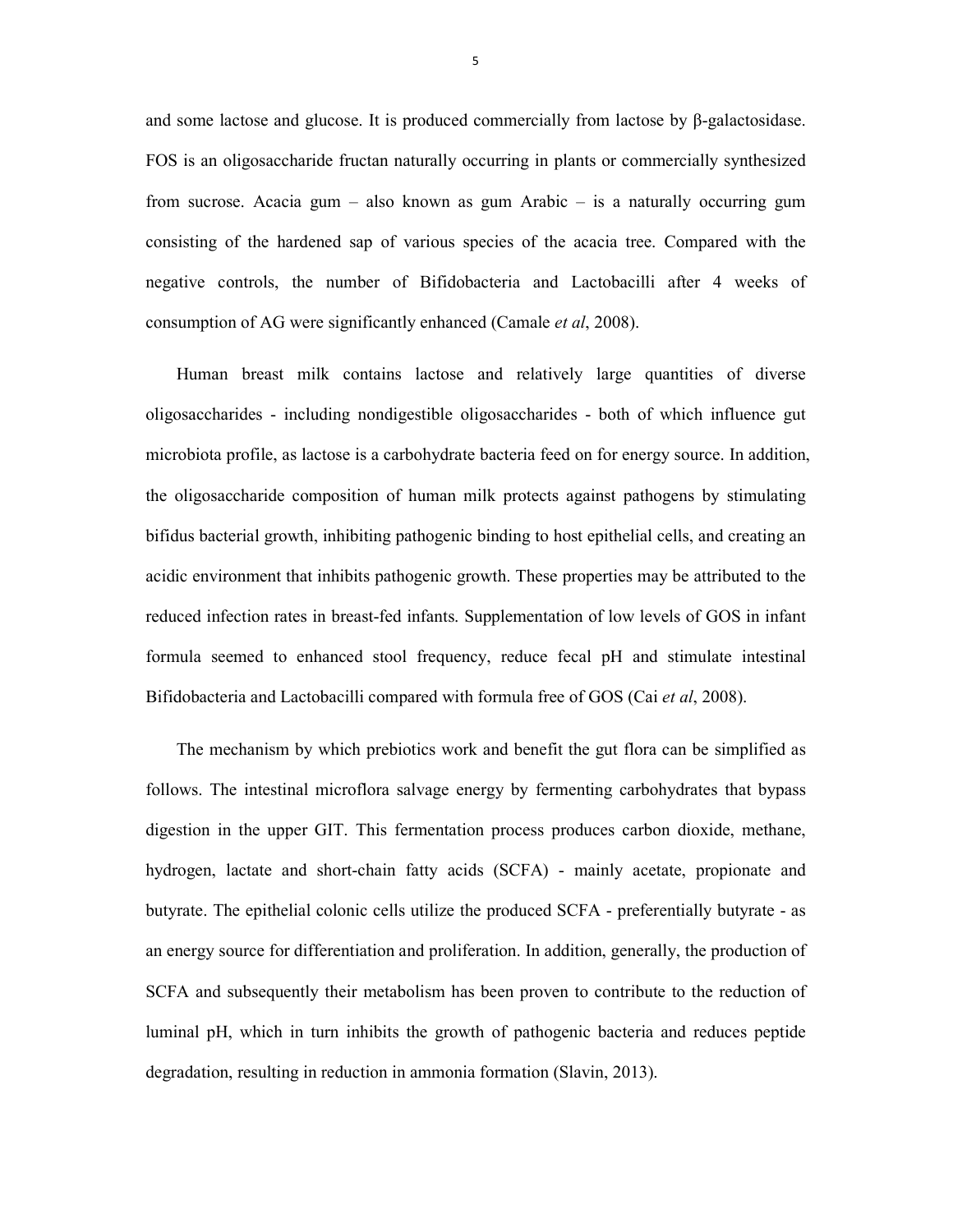Prebiotics have also shown to be associated with enhanced lipid profiles. Rats fed a diet supplemented with oligosaccharides showed lower levels of serum triacylglycerol and phospholipid concentrations (Fiordaliso, 1995). In addition, inulin supplementation may reduce serum cholesterol as it has been associated with enhanced secretion of bile salts and inhibition of HMG CoA reductase activity – a key enzyme in the pathway of cholesterol synthesis (Kim & Shin, 1998; Trautwein *et al*, 1998).

#### *Antibiotics*

Antibiotics - also called antibacterials - are a class of medication used to inhibit or slow down bacterial growth. Not all antibiotics work in the same manner; bactericidal antibiotics interfere with either the formation of the bacterium's cell wall or its contents while bacteriostatic antibiotics target bacterial multiplication (Finberg *et al*, 2004). Furthermore, some antibiotics target aerobic bacteria and others work against anaerobic bacteria.

The main classifications of antibiotics include - but are not limited to -  $\beta$ -lactams, fluoroquinolones, macrolides, tetracyclines and aminoglycosides. β-lactams act by hindering the bacterium's ability to form its cell wall. Fluoroquinolones target and inhibit the bacterium's ability to produce DNA, making it difficult to reproduce. Macrolides, tetracyclines and aminoglycosides generally inhibit bacterial protein synthesis (Hooper, 2001). *Table 1* illustrates the specific targets involved in bacterial growth, of the different classes of antibiotics.

# *Christensenella minuta*

*C. minuta* is a novel gram negative, non-motile, strictly anaerobic, non-spore-forming bacterium. *C. minuta* is shaped like a straight rod with tapered ends. The bacterium was given its name *Christensenella* after the late professor Henrick Christensen, for his contributions to bacteriology, and *minuta* refers to its small cell and colony size. It was designated as strain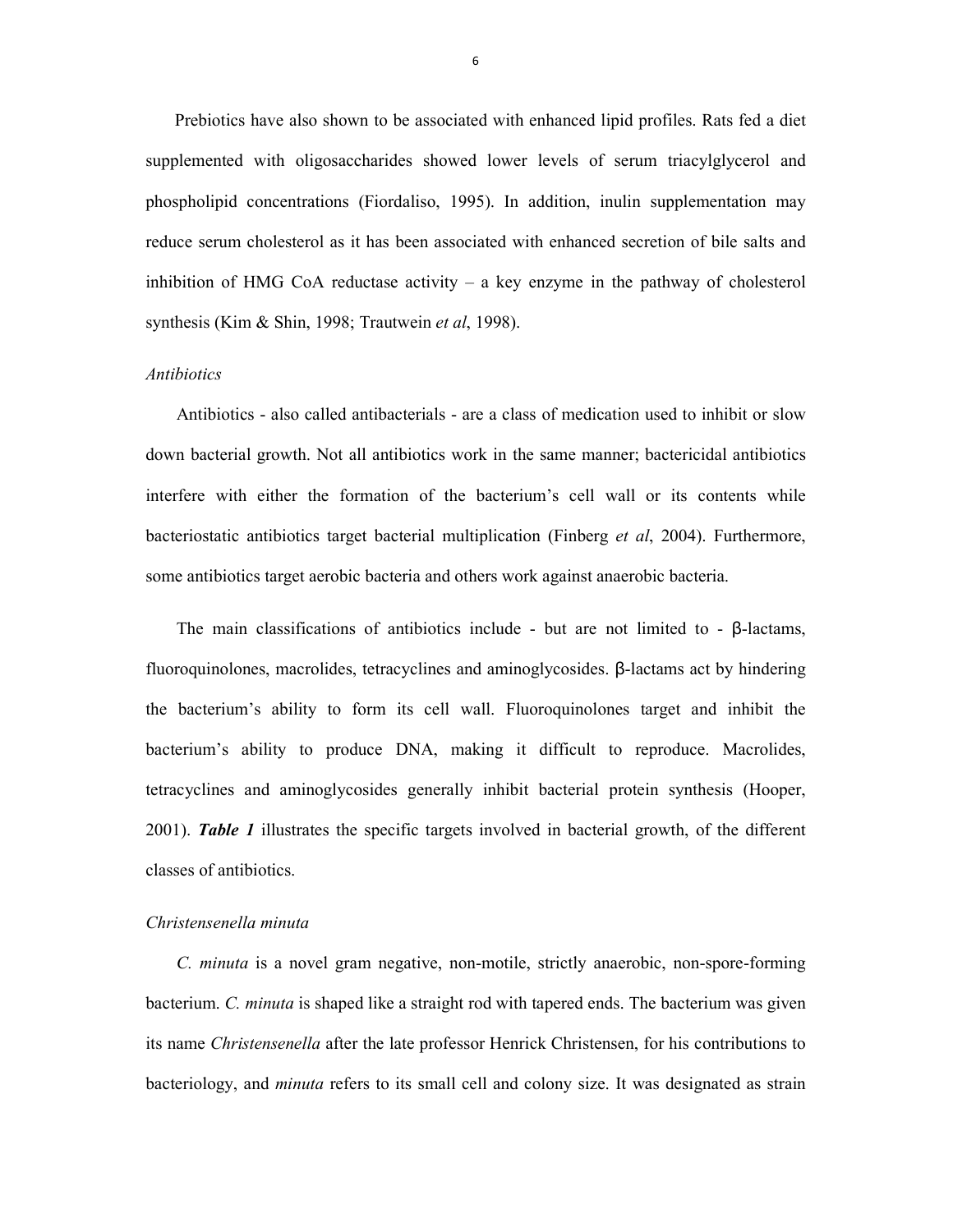YIT 12065 and identified based on 16S rRNA gene sequence. The bacterium belongs to the family *Christensenellaceae* fam. nov. within the order *Clostridiales* of the phylum *Firmicutes* (Morotomi *et al*, 2012).

There has been belief that *C. minuta* gut-profile is highly heritable and promotes a lean host phenotype of which the biological mechanism is yet to be determined. *C. minuta* was isolated in human feces, and found to be abundant in lean individuals versus obese individuals. A study was conducted with the aim to demonstrate the role of the human genome in shaping the gut microbiome, in which they found that the Christensenellaceae family was the most heritable taxon, and was co-related in a hub of heritability with another family of bacteria belonging to the phylum Firmicutes; Dehalobacteriaceae. They found a negative relation between the families Bacteroidaceae and Bifidobacteriaceae. When they studied BMI profiles, Christensenellaceae family was significantly associated with lean BMI; as well as Dehalobacteriaceae. Within the study, twin participants were selected as gut microbiome donors; one twin was lean and the other obese. They transplanted the gut microbiome from the lean twin into a group of germ-free mice and found that after 21 days, the mice became lean. In contrast, when the gut microbiome of the obese twin was transplanted into a group of germ-free mice, the mice showed obese characteristic features. Interestingly, when they also transplanted the gut microbiome from the obese twin into germ-free mice and amended with Christensenella, the mice showed lean characteristic features. They found that after 21 days, the group of mice transplanted with the obese twin's microbiome had higher percent body weight change and percent total adiposity compared to the reduced percent weight change and total adiposity demonstrated in the group of mice that received the obese twin's microbiome amended with Christensenella (Goodrich *et al*, 2014). However, this study was carried out on germ-free mice, a phenomenon that does not represent reality; especially in the human host. Nonetheless, it is intriguing as to whether *C.*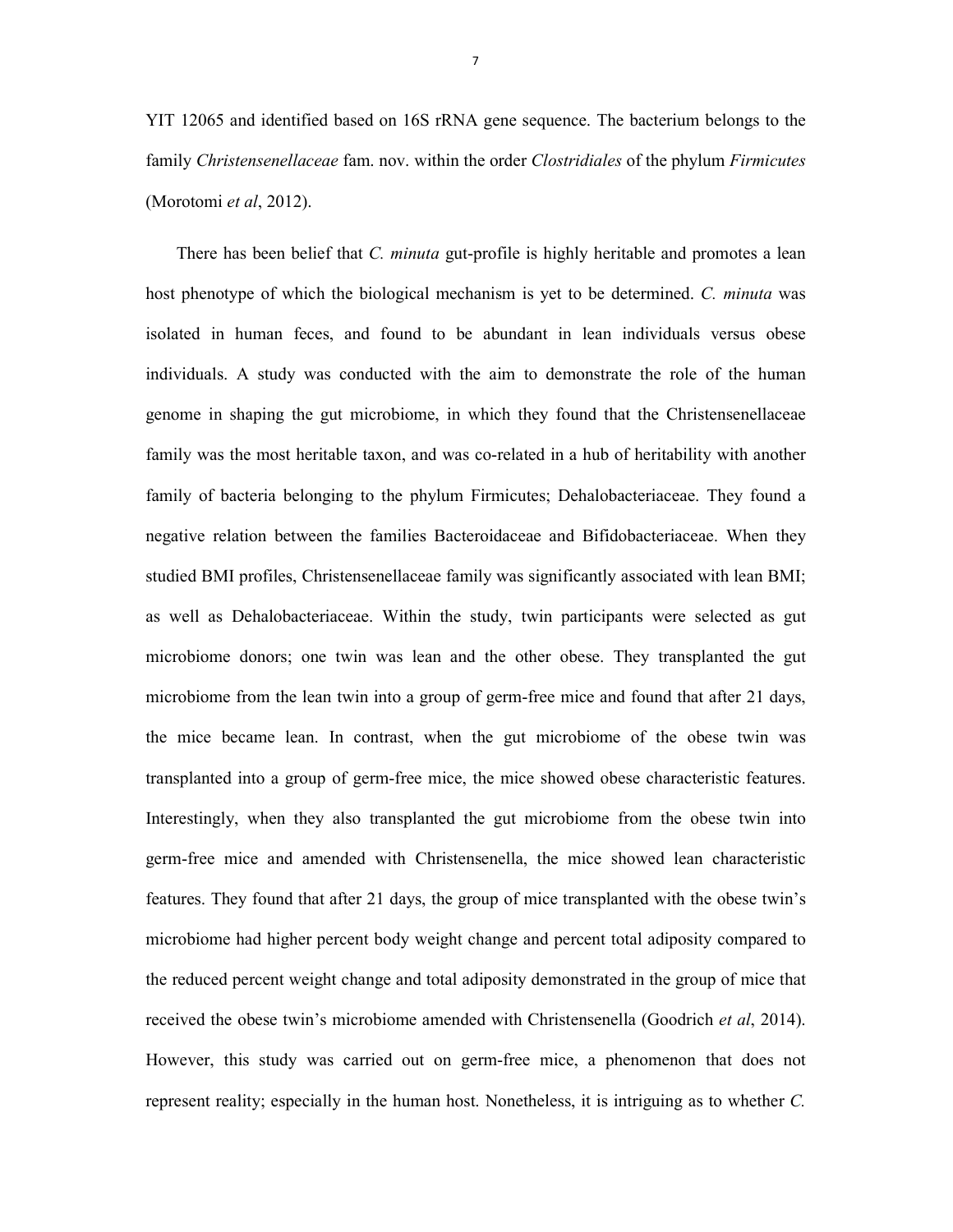*minuta* may play a role in the pathophysiology of obesity; thus, suggesting it as a potential probiotic for the treatment and management of chronic diseases associated; specifically, those associated with obesity.

 Knowledge and evidence concerning whether *C. minuta* gut profile is truly associated with obesity is lacking. In addition, the mechanism behind this possible association is intriguing, and yet to be discovered. The factors that characterize and contribute to *C. minuta* and its activity are crucial to better understand how the profile of this bacterium may be linked to the onset of obesity and diabetes, as well as balance in the gut microbiome.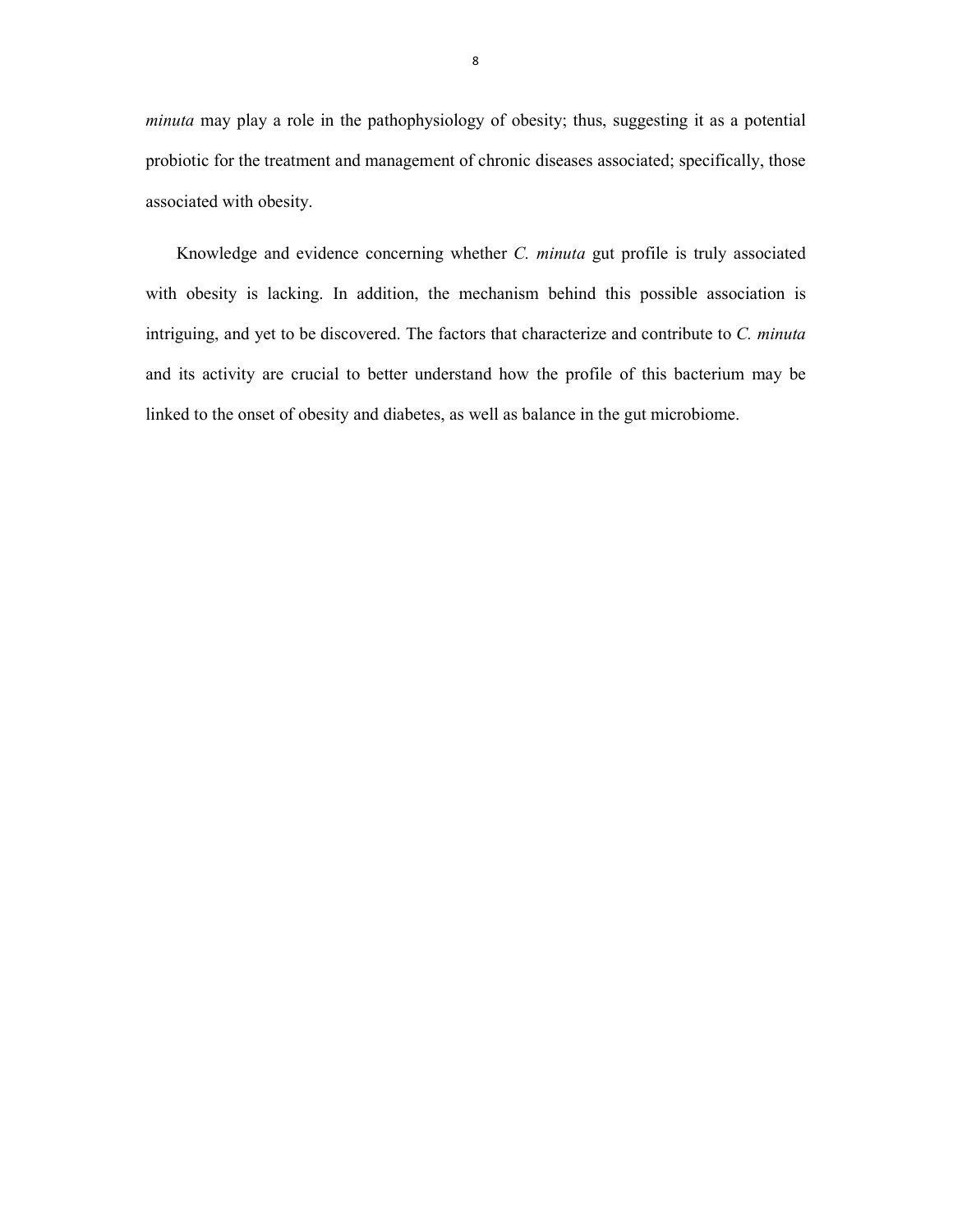# **CHAPTER 2: OBJECTIVE OF THE STUDY**

The aim of the current study was to identify specific prebiotics that can stimulate growth of *C. minuta* and to determine their optimal conditions for growth stimulation. This study also sought to determine the sensitivity to various antibiotics including sulfamethoxazole, azithromycin, trimethoprim, ciprofloxacin, erythromycin, and oxytetracycline.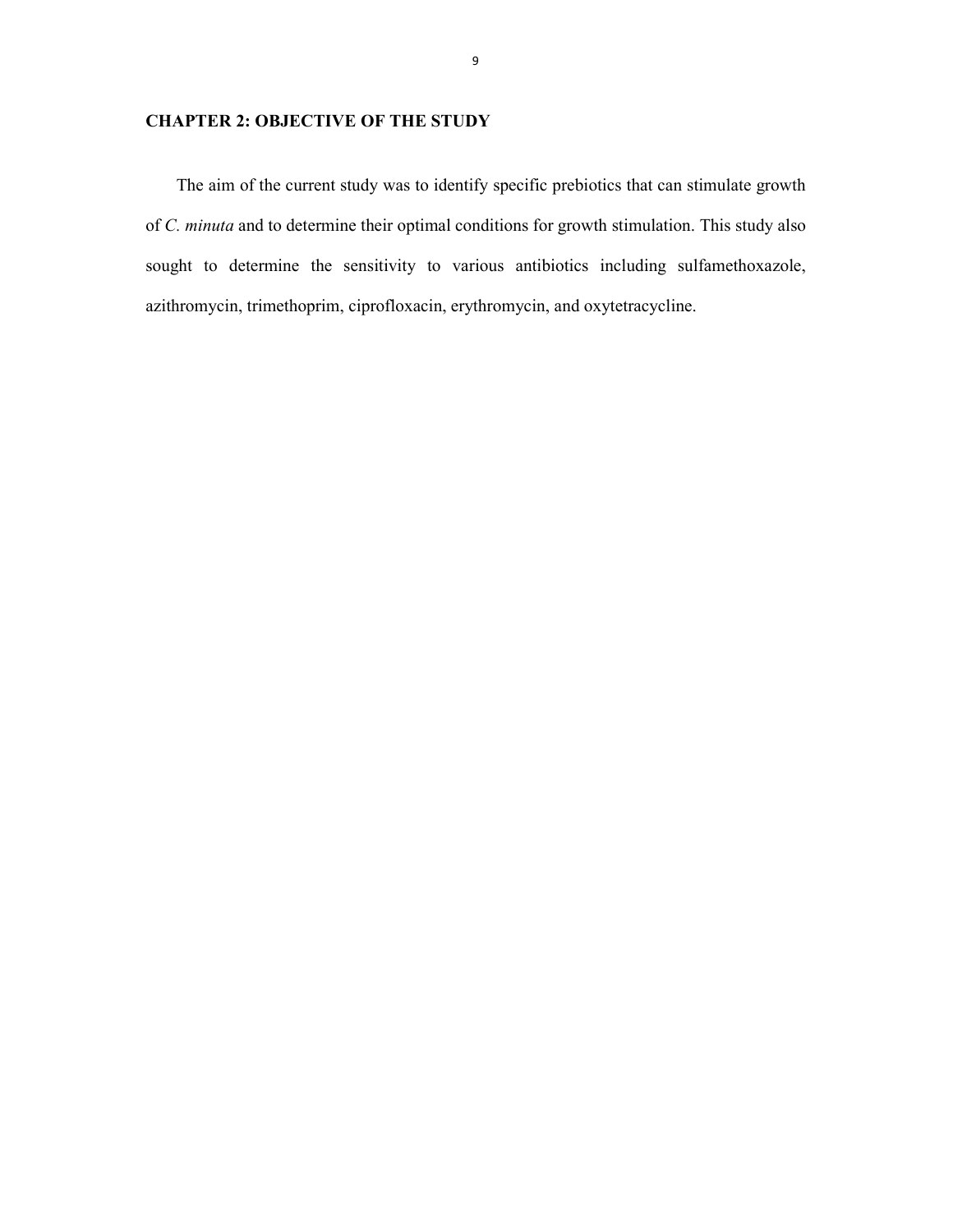# **CHAPTER 3: METHODOLOGY**

#### *Culture medium*

Reinforced Clostridial Medium (RCM) was the medium of choice for C. minuta culture. To make 1L of medium, 38g of the already-packaged powder is added to distilled water; thus, measurements for all experiments conducted were based on the former. The mixture was then brought to boil – normally around 1 hour or until mixture is well homogenized – and autoclaved for 45-60 minutes to sterilize from any possible contamination. RCM free of dextrose was prepared by mixing all other ingredients; according to their original amounts in the package. Medium was then prepared in the same manner as original RCM.

# *Prebiotics*

Six different prebiotics were used to test their effects on *C. minuta* growth; GG, IMO, GOS, inulin, AG, and FOS. The prebiotics solutions were prepared by weighing and adding 0.45g prebiotics into 45 mL RCM. Concentrations of the saccharides were based on the concentration of dextrose in RCM, as to have comparable results between all the prebiotics and dextrose. The prebiotics' effects were tested in the co-presence and absence of dextrose in the media, under different concentrations of prebiotic: dextrose, illustrated as follows:

A. 0.5% prebiotic

B. 1:1 – 0.25% prebiotic: 0.25% dextrose

C.  $1:1 - 0.5\%$  prebiotic: 0.5% dextrose

D. 1:2 – 0.25% prebiotic: 0.5% dextrose

E.  $2:1 - 0.5\%$  prebiotic: 0.25% dextrose

Control I: RCM (free of saccharide)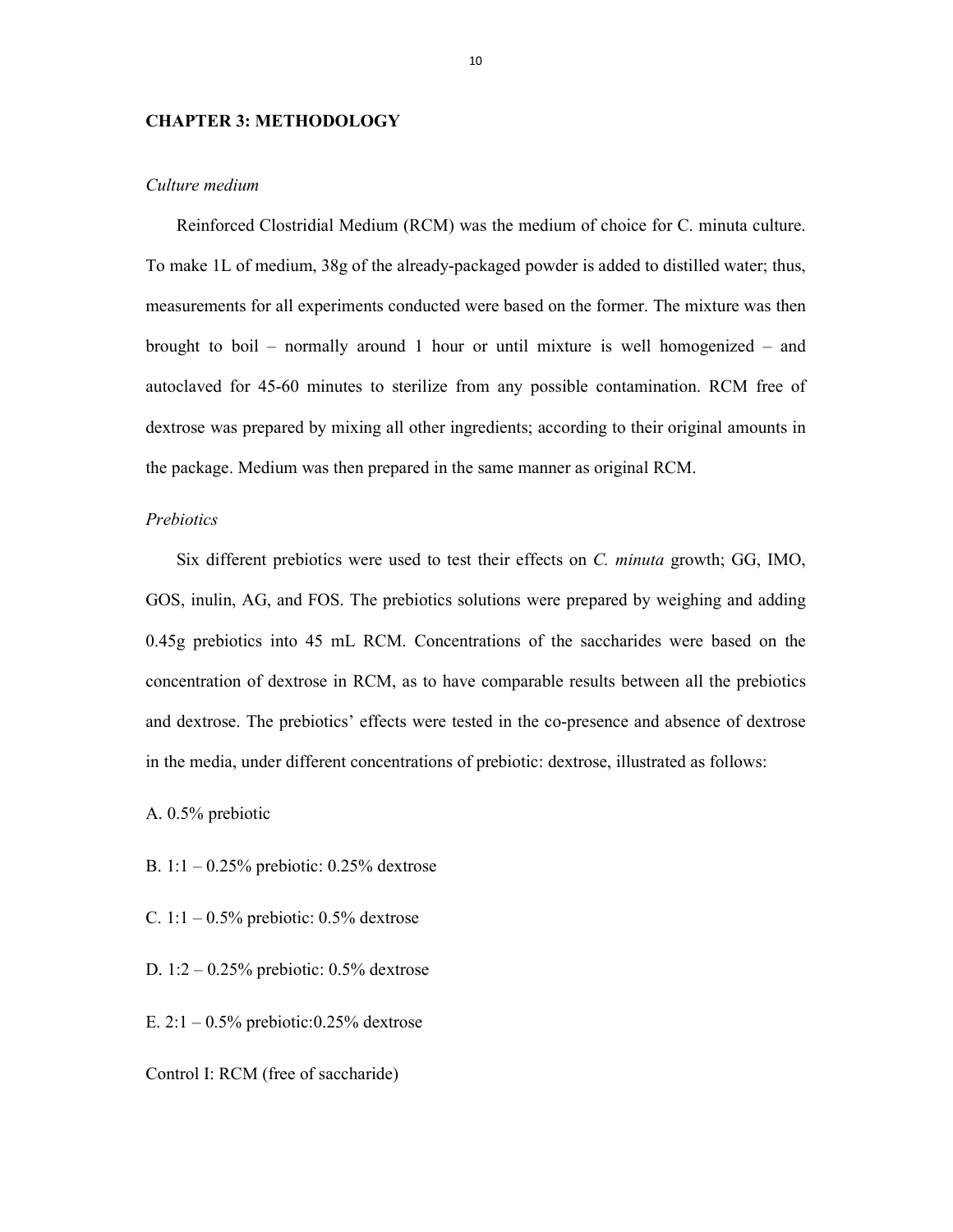## Control II: 0.5% dextrose

In total, 62 test tubes were prepared: 6 prebiotics x 5 conditions - carried out in duplicate - and 2 different controls. All conditions were prepared under the presence of  $N_2/CO_2$  to prevent the exposure to  $O_2$ . 10<sup>8</sup> cfu *C. minuta* was added into each tube using a syringe, in the presence of a Bunsen Burner. Tubes were then incubated at  $37\square$ c, and absorbance was recorded hourly using a plate reader in spectrophotometer.

# *Antibiotics*

Six different antibiotics were used when testing resistance vs sensitivity of *C. minuta*; ciprofloxacin, erythromycin, trimethoprim, oxytetracycline, sulfamethoxazole and azithromycin. The following illustrates how the antibiotics' efficacy were tested:

- A. 1ɥg/mL antibiotic
- B. 5ɥg/mL antibiotic
- C. 10ɥg/mL antibiotic
- D. 50ɥg/mL antibiotic
	- Control: RCM (antibiotic-free)

 In total, 49 tubes were prepared: 6 antibiotics x 4 conditions – each carried out in duplicate – and a control. All conditions were prepared under the presence of  $N_2/CO_2$  to prevent the exposure to  $O_2$ . 10<sup>8</sup> cfu *C. minuta* was added into each tube using a syringe, in the presence of a Bunsen Burner. Tubes were incubated at  $37\Box$ c, and absorbance was recorded hourly using a plate reader in spectrophotometer.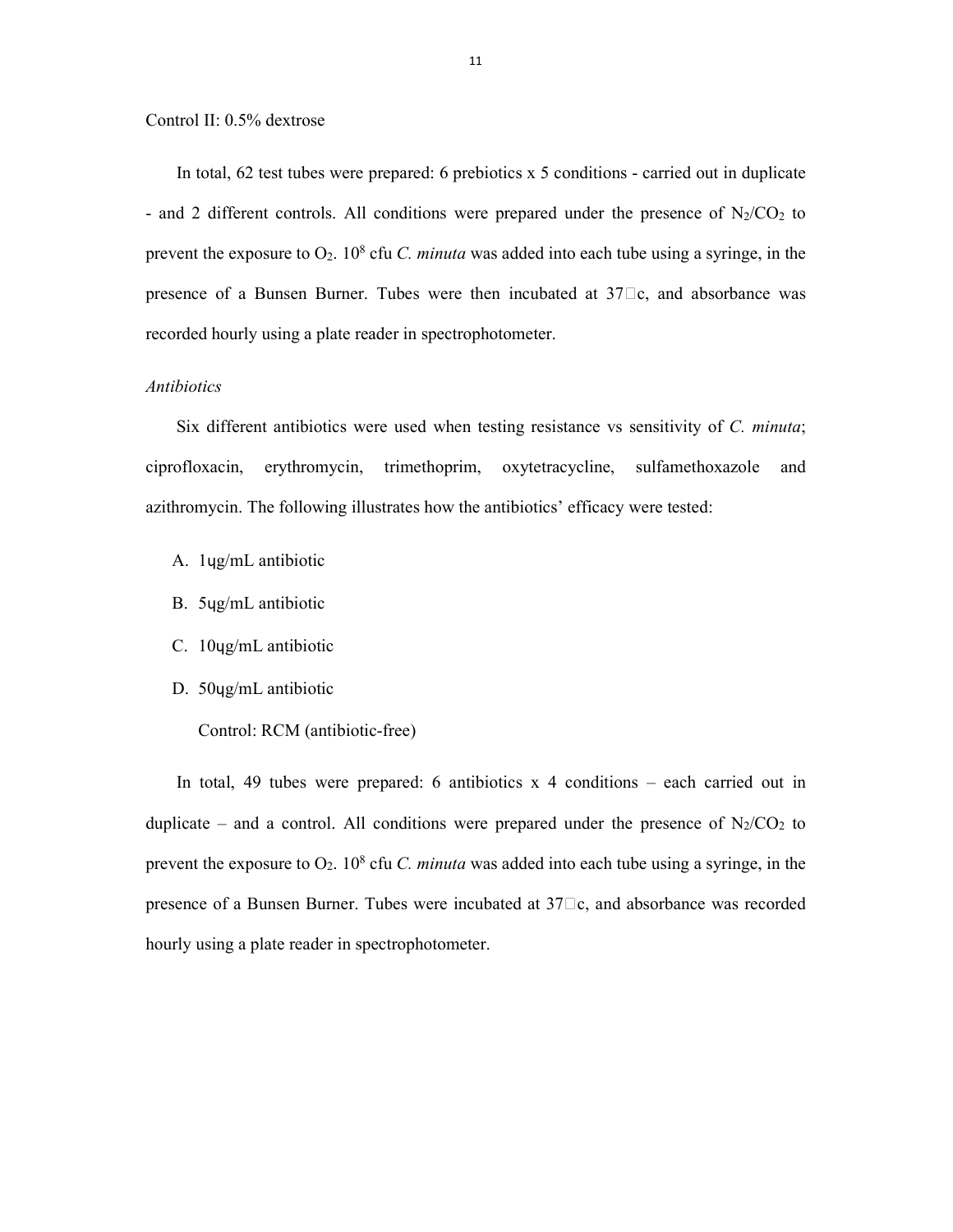# **CHAPTER 4: RESULTS AND DISCUSSION**

#### *Prebiotics*

*Figure 1* illustrates the growth of *C. minuta* in controls I and II; the former being a condition free of saccharide, and the latter containing the monosaccharide dextrose. There is notable enhancement of *C. minuta* growth seen by the effects of dextrose compared to lack of any saccharide. This shows the significance of the presence of saccharide for optimal *C. minuta* growth.

*Condition A:* Condition A was carried with the purpose of determining which oligosaccharide showed promise as a potential dietary supplement for possible *in vivo* stimulation of C. minuta. At a concentration of 0.5% prebiotics, and the absence of dextrose, all prebiotics seem to have the same growth stimulation on *C. minuta* up until 6 hours, as noted by the recordings illustrated in *Figure 2*. After 6 hours, absorbance in the presence of GOS and FOS increases, reflecting better enhanced *C. minuta* growth compared to the other prebiotics; yet slightly less stimulating than dextrose. An explanation could be as simple as the fact that dextrose is a monosaccharide that is easily broken down to provide energy. The sample containing AG records the lowest absorbance rates, reflecting least stimulating effects on *C. minuta* growth; only slightly better than growth in the absence of any saccharide (control I).

*Condition B:* As seen in *Figure 3*, when equal amounts of prebiotic and dextrose are present, ratio of 1:1, 0.25%: 0.25%, all samples have close absorbance up to 10 hours. Interestingly, after 11 hours, absorbance in the presence of AG increases to reach 1.1 at 14 hours, and remains constant throughout. Control II follows suit in stimulating *C. minuta* growth. The prebiotics GOS, FOS, GG, IMO and inulin all appear to record similar absorbance, reflecting similar enhancing effects the growth of *C. minuta*; in contrast to condition A where GOS is the leading prebiotic in stimulating growth, followed by FOS.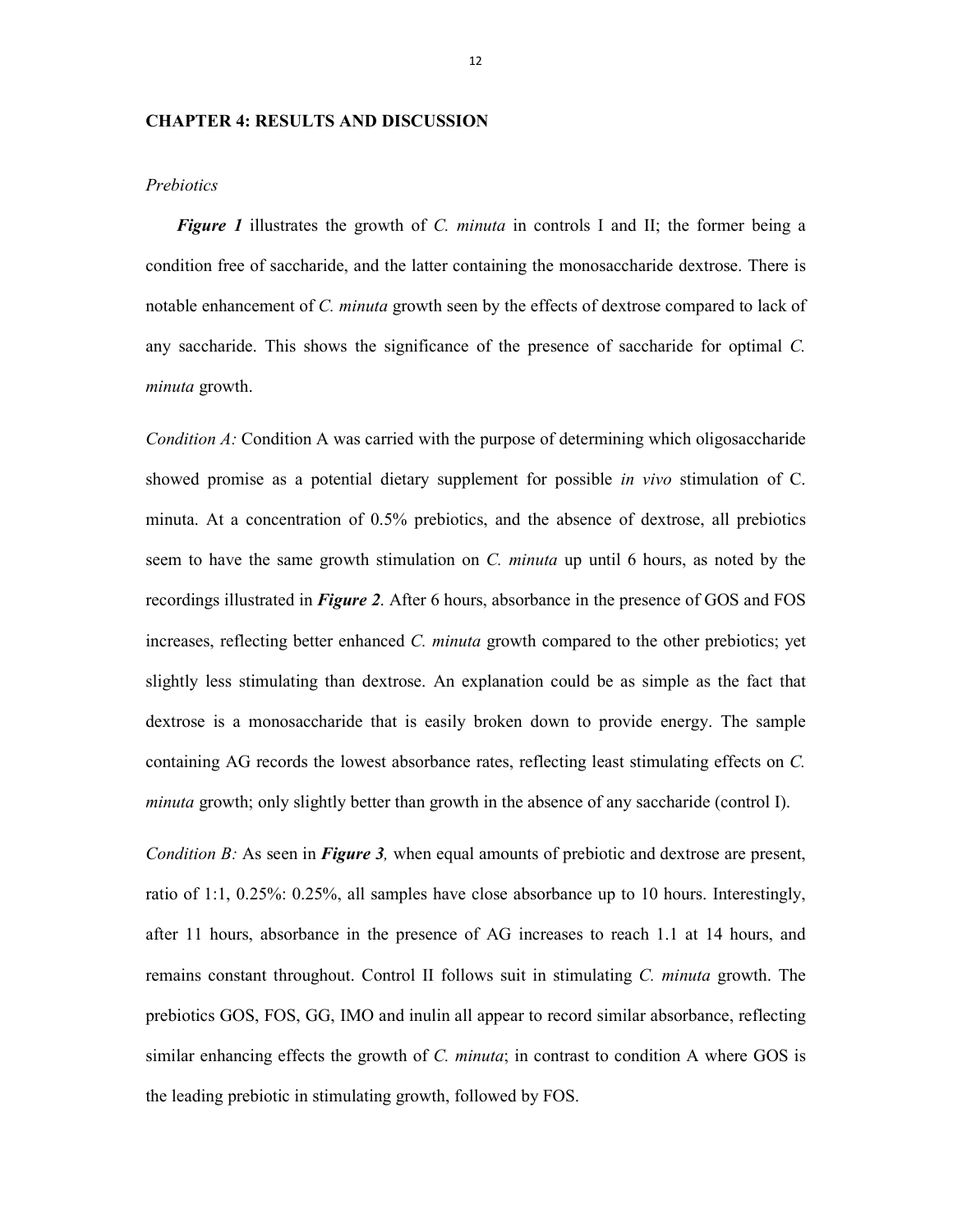*Condition C:* When equal amounts of prebiotic and dextrose are added at 0.5% each, ratio 1:1, all samples have close absorbance recordings throughout the first 10 hours. After 10 hours, the sample containing GOS notably has increased absorbance recordings in comparison to the GOS, GG, IMO and inulin, and in comparison to condition B in which a ratio of prebiotic: dextrose is also 1:1 but at half the concentration. The AG sample takes the lead in absorbance recording; reflecting optimal *C. minuta* growth stimulation compared to all other samples; reflected in *Figure 4*. Control II appears to enhance growth better than FOS, GG, IMO and inulin, yet at a slightly lesser extent than does GOS. IMO and FOS reach the lowest absorbance recordings between all prebiotics, with slightly better stimulating activities seen with GG and inulin.

 It is interesting that when equal amounts of prebiotic and dextrose are added in condition  $B - 0.25\%$  each – control II appears to record higher absorbance than GOS sample whereas equal concentrations – 0.5% each - of GOS and dextrose seem to record higher absorbance than dextrose alone (control II). The other 4 prebiotics do not seem to have a big difference in absorbance recorded than that seen in condition B, neither do they appear to optimize *C. minuta* growth as well as AG, or GOS-dextrose mixture. Nevertheless, all samples record absorbance markedly higher than control I, in which no saccharide is present.

*Condition D:* Represented in *Figure 5*, in condition D, the amounts of dextrose added was double that of prebiotic: 1:2. The sample containing AG-dextrose shows stimulatory activities to be optimal for *C. minuta* growth; as noted by the absorbance recordings; followed by control II. Interestingly, the sample containing 1:2 GOS: dextrose seems to perform similarly to the samples containing GG, IMO, FOS and inulin.

*Condition E:* When the amount of prebiotic added is double the amount of dextrose - ratio of 2:1 - the GOS sample leads with an absorbance of 0.55 at 9 hours, and increases to reach 0.9

13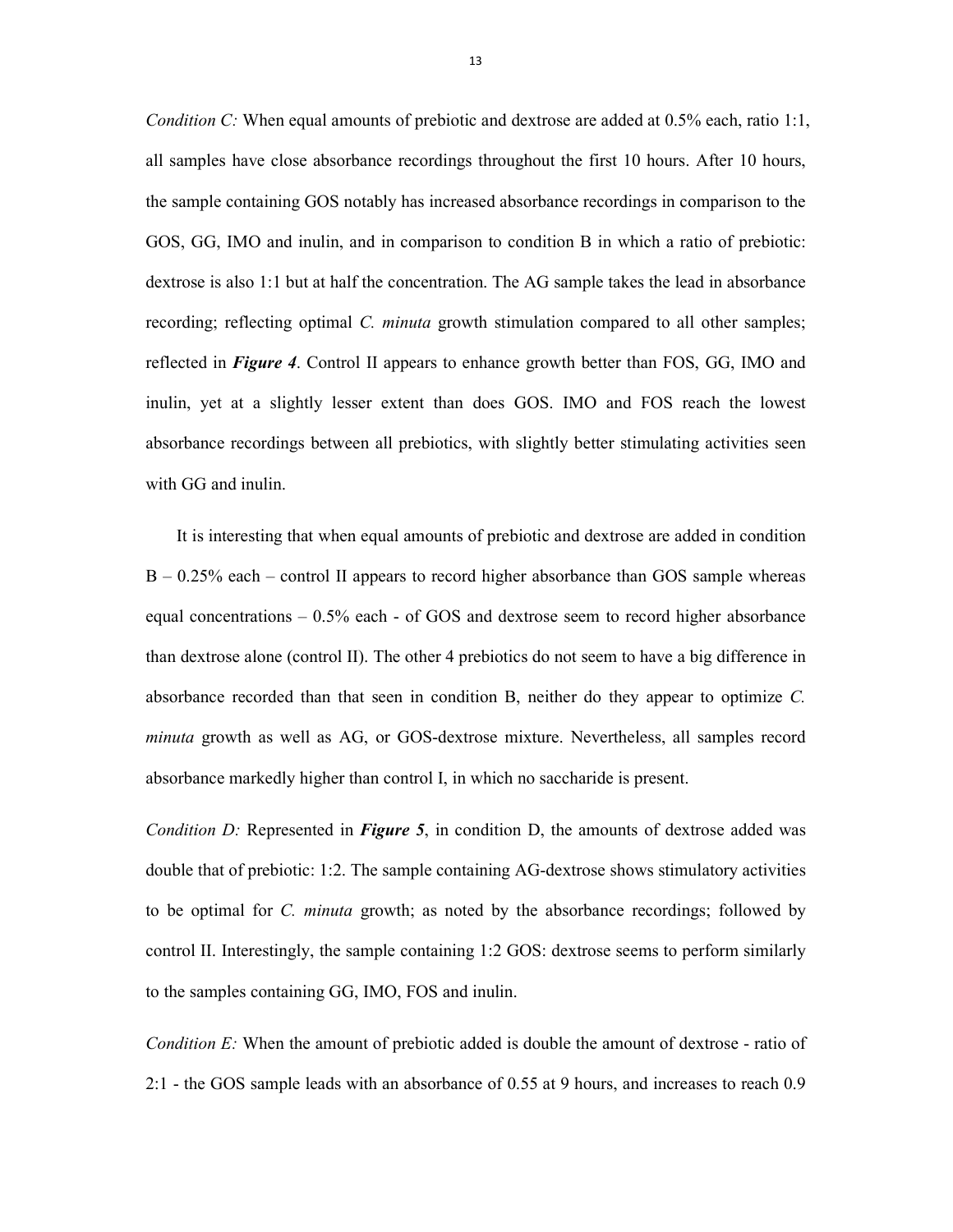at 12 hours, after which the AG sample takes the lead with an absorbance of 0.99 at 13 hours, and increases to reach 1.2 after 15 hours and remains constant, during which GOS is second best in stimulating *C. minuta* growth. The other 4 prebiotic samples record absorbance between 0.65 and 0.78 after 14 hours and beyond, with inulin and GG taking the lead among the 4. 0.5 % dextrose (control II) does have an effect significantly higher than those by GG, IMO, FOS and inulin. The stimulatory effect of the AG-dextrose combination, however, does not appear to be significantly greater than the other samples, as seen in conditions B, C, and D; as illustrated by *Figure 6*.

There appears to be a possible interaction between AG and dextrose, resulting in an optimized stimulation of *C. minuta* growth. When AG is present alone (Condition A), there is little effect on *C. minuta* growth in comparison to control I. However, in all other conditions (B, C, D and E) in the presence of different ratios of AG: dextrose, *C. minuta* growth is optimized and significantly comparable to that of the other 5 prebiotics-dextrose mixtures. In contrast, the co-presence of GOS and dextrose does not enhance *C. minuta* gravely, compared to control II and the AG-dextrose mixture. However, when GOS is the only saccharide present, it is the second best in optimizing *C. minuta* growth following dextrose (control II). These results suggest *C. minuta* may not prefer consuming GOS when dextrose is present, but resorts to its consumption – and grows well – when GOS is the only saccharide available; hence, refuting any theory of an interaction between GOS and dextrose to optimize growth. In addition, results do not indicate any interactions between dextrose and FOS, GG, IMO or inulin.

When ratios of AG: dextrose are 1:1, 1:2 or 2:1, it appears the mixture has similar stimulating effects on *C. minuta* growth. There is a slightly notable enhancing effect of GOS: dextrose at ratios of 1:1 and 2:1 where the concentration of GOS is 0.5%. In general,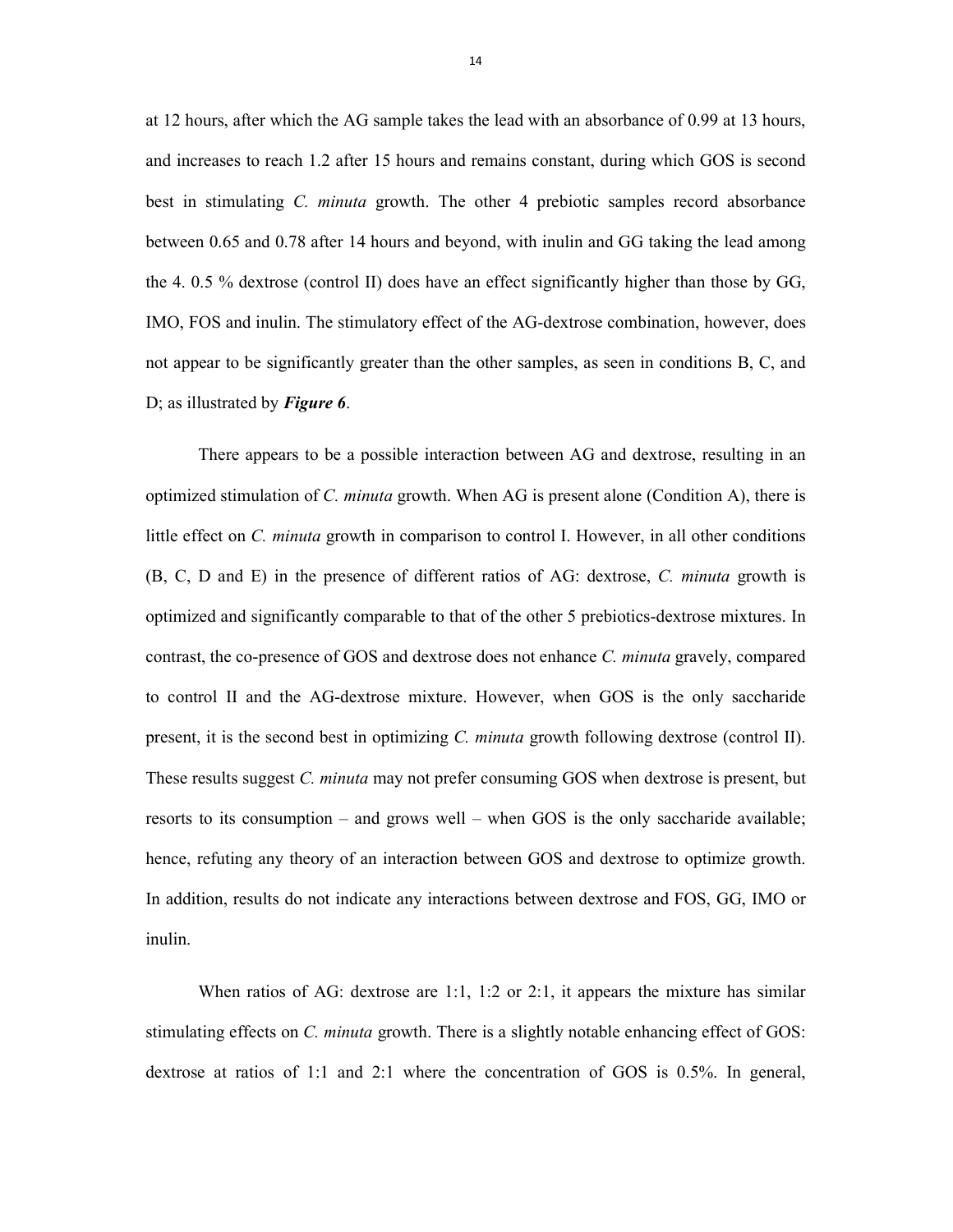increasing the concentrations or changing the ratios of prebiotic: dextrose does not have any significant differences in stimulatory effects on the growth of *C. minuta*. This suggests that ratio does not play a significant role in enhancing the interaction between AG and dextrose, nor does it result in an interaction between dextrose and GOS or the remaining 4 prebiotics. In addition, doubling the concentration from 0.25% to 0.5% of prebiotic or dextrose does not result in significant changes in the stimulatory effects of the prebiotics, nor does it optimize the interaction between AG and dextrose (*Figure 7*); suggesting that the interaction between AG is not induced or formed by changing the concentrations of either saccharide.

 A combination of AG and dextrose demonstrates to be an optimal mixture in culturing *C. minuta* as a probiotic supplement. GOS may serve as a promising prebiotic supplement to optimize the growth and activity of *C. minuta in vivo*. Even though the presence of dextrose alone is enough to stimulate and enhance the growth and survival of C. minuta *in vitro*, it is not the preferable supplement. The fact that dextrose is a monosaccharide, *in vivo*, it will be easily digested and broken down by human enzymes and will not reach the colon.

# *Antibiotics*

 At concentrations of 1μg/ml, 5μg/ml, and 10μg/ml, sulfamethoxazole does not appear to have any inhibitory activity on the growth and survival of *C. minuta*; represented in *Figure 8*. Even at a concentration as high as 50μg/ml, *C. minuta* growth is slowed down yet not hindered in the presence of sulfamethoxazole.

 Ciprofloxacin at a concentration of 1μg/ml does not show inhibitory activity on *C. minuta* growth; however, growth is comparably lower in the presence of this antibiotic compared to sulfamethoxazole, azithromycin and trimethoprim at 1μg/ml. as concentration increases to 5μg/ml, 10μg/ml, and 50μg/ml – respectively – ciprofloxacin acts on inhibiting *C. minuta* growth; as noted by the near-constant absorbance in *Figure 9* at these concentrations.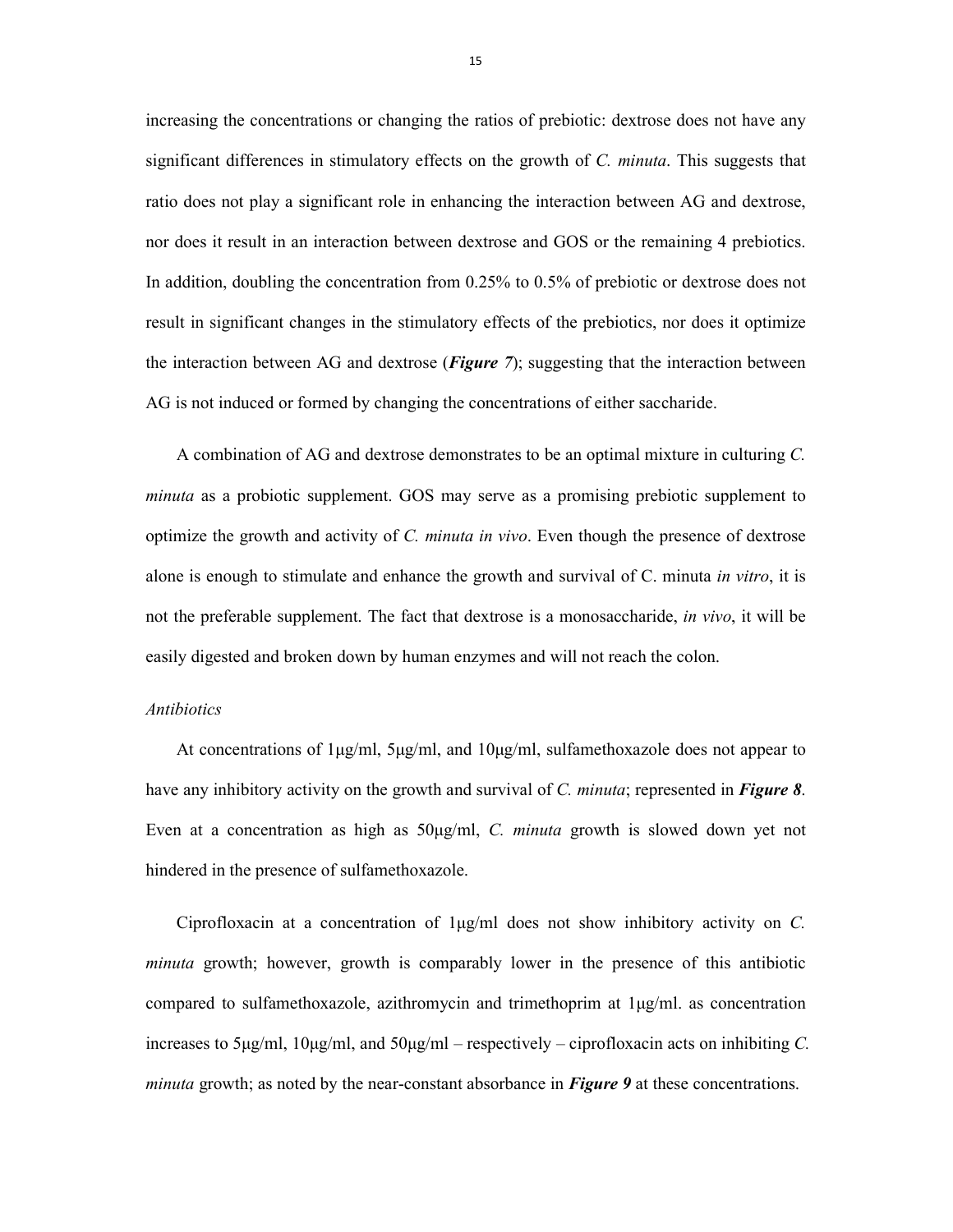Similarly to sulfamethoxazole, the activities of azithromycin and trimethoprim (*Figures 10* and *11*, respectively) have no effect on inhibiting *C. minuta* growth in concentrations of 1μg/ml, 5μg/ml, and 10μg/ml; however, a concentration as high as 50μg/ml of both azithromycin and trimethoprim work in a similar manner as sulfamethoxazole but only slowing down the growth of *C. minuta*.

Represented in *Figure 12*, when 1μg/ml of erythromycin were used in order to test *C. minuta* survival, growth was not hindered, but rather slowed down in comparison to sulfamethoxazole, azithromycin and trimethoprim. The use of 5μg/ml of erythromycin had similar effects as 1μg/ml, by which *C. minuta* growth was reduced compared to 5μg/ml of sulfamethoxazole, azithromycin and trimethoprim, yet not inhibited. As concentration was increased to 10μg/ml and 50μg/ml, respectively, the activity of erythromycin appeared to hinder growth.

*Figure 13* illustrates the survival of *C. minuta* in the presence of oxytetracycline. At all 4 concentrations, 1μg/ml, 5μg/ml, 10μg/ml, and 50μg/ml, oxytetracycline works on inhibiting *C. minuta* growth from the start; as seen in the near-constant absorbance; suggesting *C. minuta* has high susceptibility to the mode of action of oxytetracycline.

 The increasing absorbance rates noted in the higher concentrations of sulfamethoxazole, trimethoprim and azithromycin indicate possible resistance by *C. minuta* to these antibiotics. On the contrary, even at the lowest concentration of  $1\mu\text{g/mL}$ , oxytetracycline shows inhibitory effects on the growth of *C. minuta*. As concentration increases, ciprofloxacin appears to target the growth of *C. minuta*. The results are in line with data concerning the activity of these antibiotics. Sulfamethoxazole and trimethoprim generally target aerobic bacteria. *C. minuta* - being an anaerobic gram negative bacterium - is not a preferential target for these antibiotics. Ciprofloxacin – belonging to the class of fluoroquinolones – targets a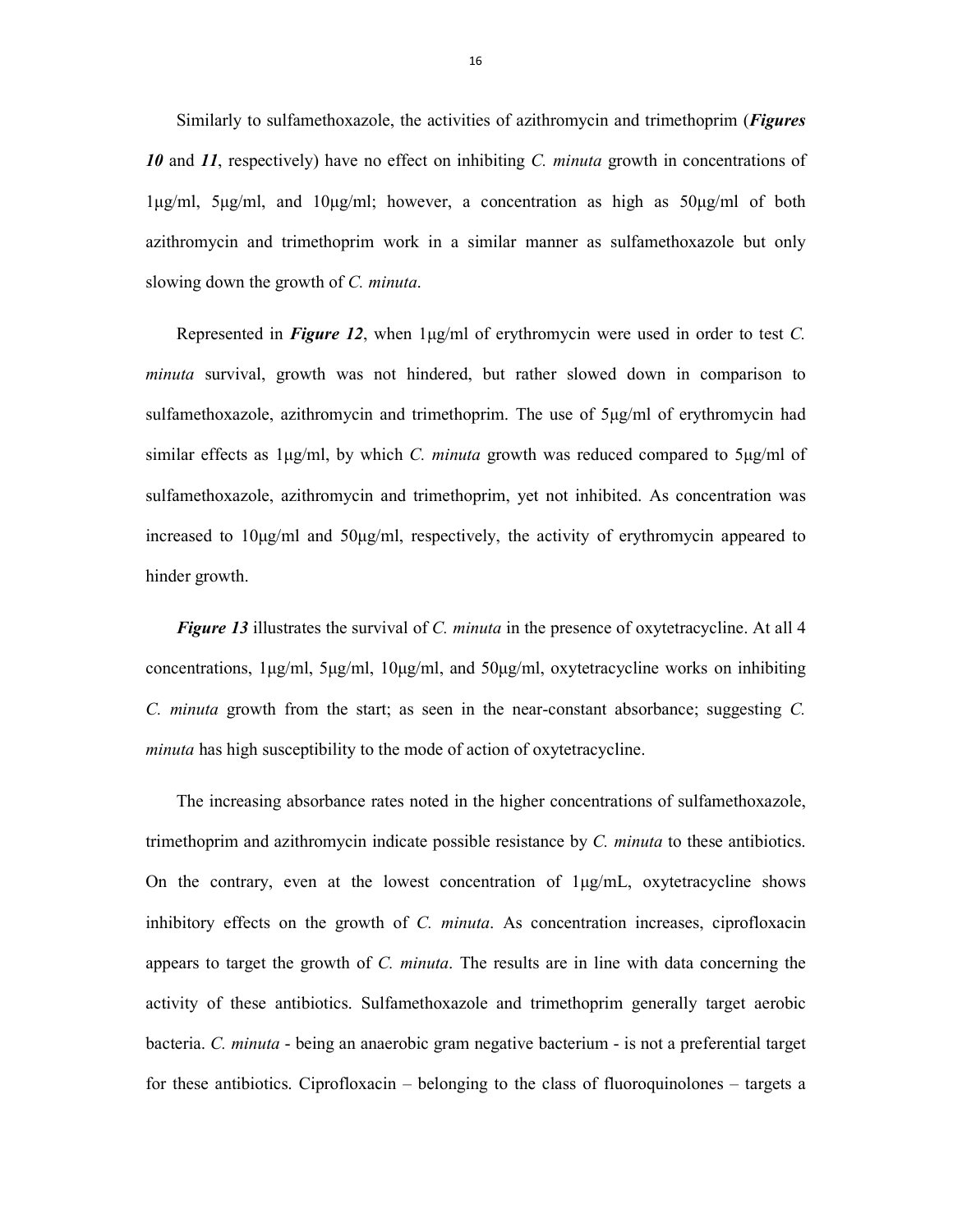broad-spectrum of gram positive and gram negative bacteria. Similarly, oxytetracycline's activity is broad and acts on the inhibition of both gram positive and gram negative bacteria. Erythromycin and azithromycin belong to the same class of antibiotics, macrolides; azithromycin being a derivative of the former. It is intriguing as to why azithromycin had no inhibitory effects on growth of *C. minuta* whereas erythromycin succeeded in slowing down growth. A possible explanation may be that although erythromycin generally works against gram positive bacteria, higher dosages have proven to be effective against certain susceptible gram negative bacteria; however, the true mechanisms by which erythromycin and azithromycin are still under study. The unknown mechanisms may serve as an explanation to the differences in survival of *C. minuta* – as well as other bacteria – by the action of both antibiotics.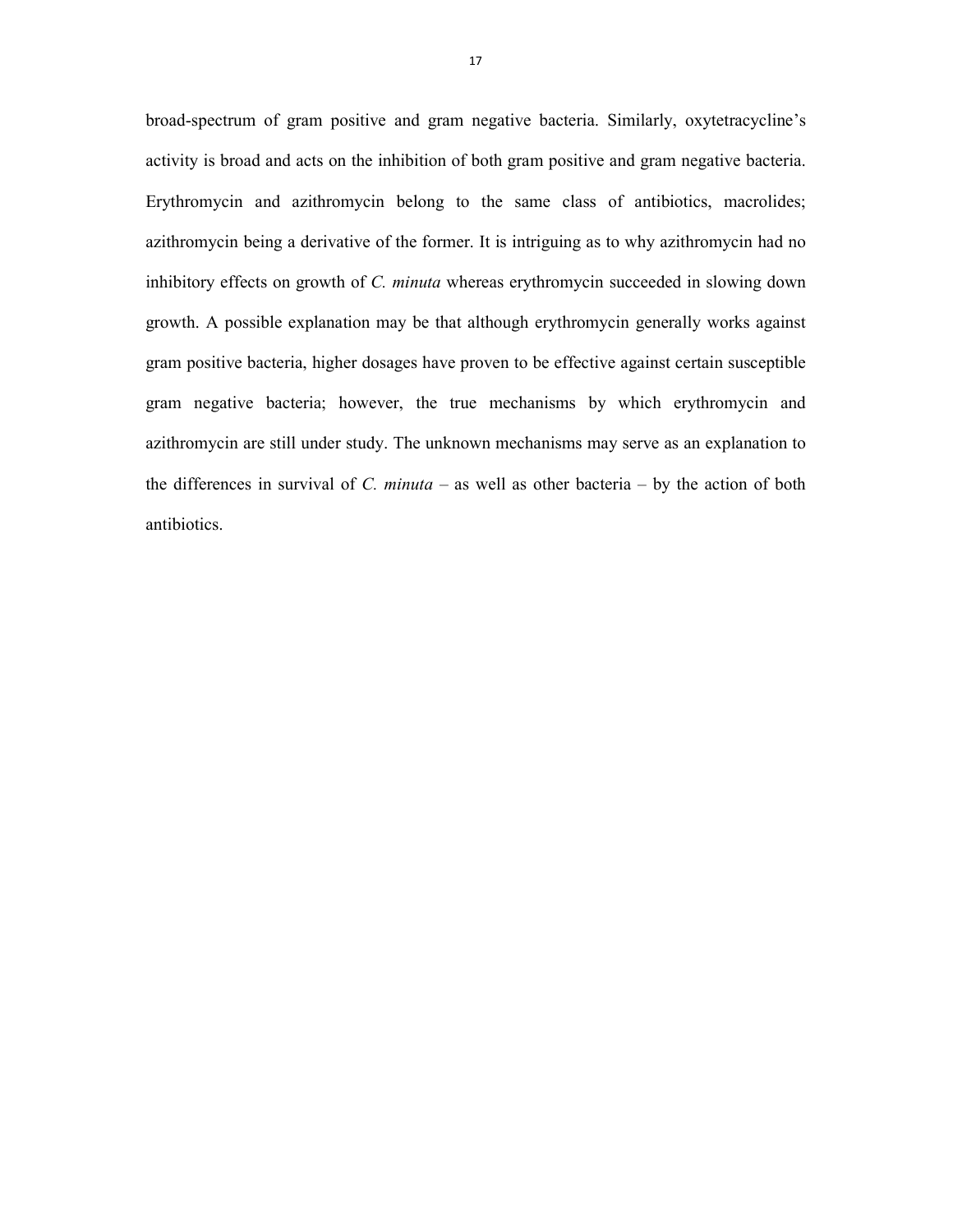# **CHAPTER 5: CONCLUSION**

*Christensenella minuta* is a novel bacterium with a heritable gut profile, that may be associated with a lean host and the pathophysiology of obesity. *C. minuta* grows well in the presence of the monosaccharide dextrose, as well as in a combination of AG and dextrose; a mixture for optimal *C. minuta* culturing. The oligosaccharide GOS appears to have great enhancing effects – similar to that of dextrose – when it is the only saccharide present for use; thus, suggesting it as a promising supplement to stimulate *C. minuta* growth and activity *in vivo*. The survival of *C. minuta* is hindered by the inhibitory activities of oxytetracycline, at concentrations as low as 1μg/mL. Growth is also hindered by activities of ciprofloxacin, and slowed down or reduced by erythromycin. *C. minuta* appears to be resistant to the inhibitory activities of sulfamethoxazole, azithromycin and trimethoprim, at concentrations as high as 50μg/mL.

*Future implication:* Further research is needed in order to better understand and determine the stimulating effects of different oligosaccharides on *C. minuta* growth *in vivo.* Future *in vivo* experimental trials on the efficacy of *C. minuta* against obesity are crucial, and may give insight as to the development of *C. minuta* as a probiotic supplement to prevent and/or manage chronic diseases associated with obesity; as the one study conducted on germ-free mice does not reflect reality. Furthermore, the true mechanism by which different antibiotics work or fail to work on hindering the growth of *C. minuta* is yet to be determined. In addition, information concerning the susceptibility of *C. minuta* to beta-lactams is needed; specifically, penicillin, as it is one of the most common and broad-spectrum antibiotics used.

18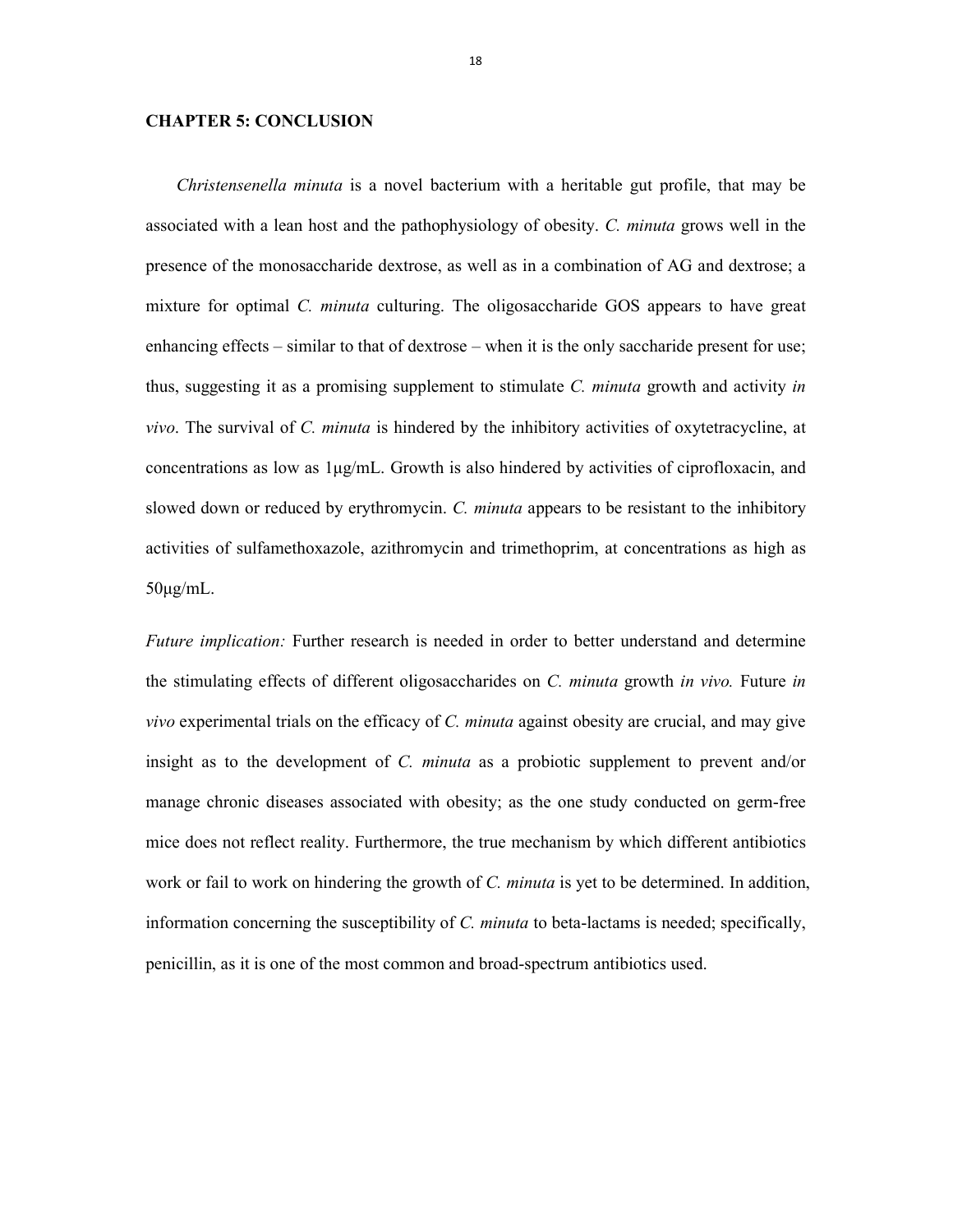| <b>TARGET</b>              | <b>MODE OF ACTION</b>                               | <b>CLASS/SUBCLASS</b>                                                                                                 |
|----------------------------|-----------------------------------------------------|-----------------------------------------------------------------------------------------------------------------------|
| <b>Cell wall synthesis</b> | Cell wall<br>components/cell<br>membrane components | B-lactams<br>Cephalosporin<br>Vancomycin<br>Bacitracin                                                                |
| Nucleic acid synthesis     | Folate synthesis<br>DNA synthesis<br>RNA synthesis  | Sulfamethoxazole<br>Trimethoprim<br>Quinolones<br>(ciprofloxacin)<br>Rifampin                                         |
| <b>Protein synthesis</b>   | 50S subunit<br>30S subunit                          | Macrolides<br>(azithromycin,<br>erythromycin)<br>Clindamycin<br>Tetracyclines<br>(oxytetracycline)<br>Aminoglycosides |

Table 1 Target of different classes and sub-classes of antibiotics on bacterial inhibition.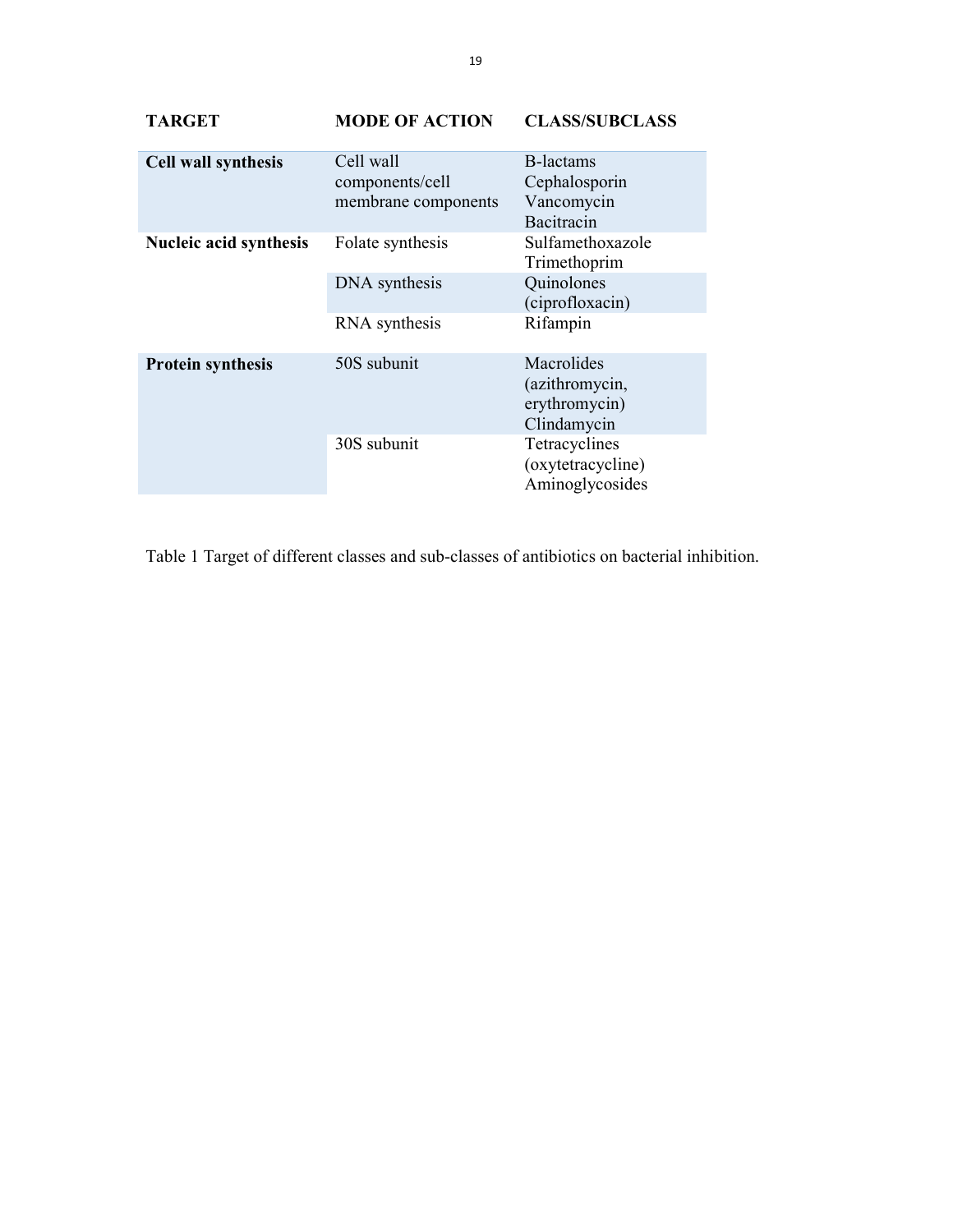

Figure 14 Absorbance recorded by two sample controls; control I in the absence of saccharide, control II contains dextrose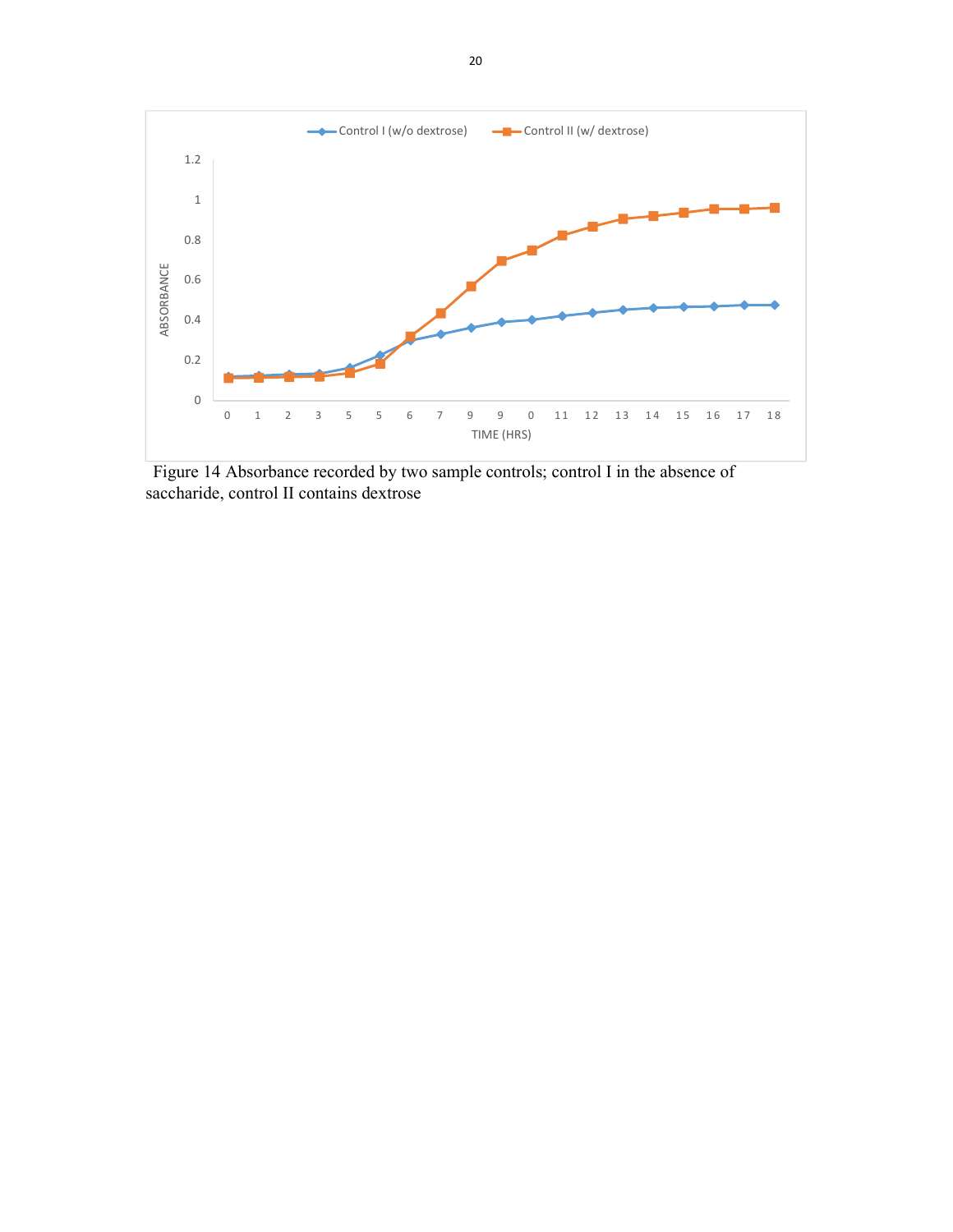

Figure 15 Absorbance recordings of *C. minuta* growth in condition A; 0.5% prebiotic compared to control I and control II; throughout 18 hours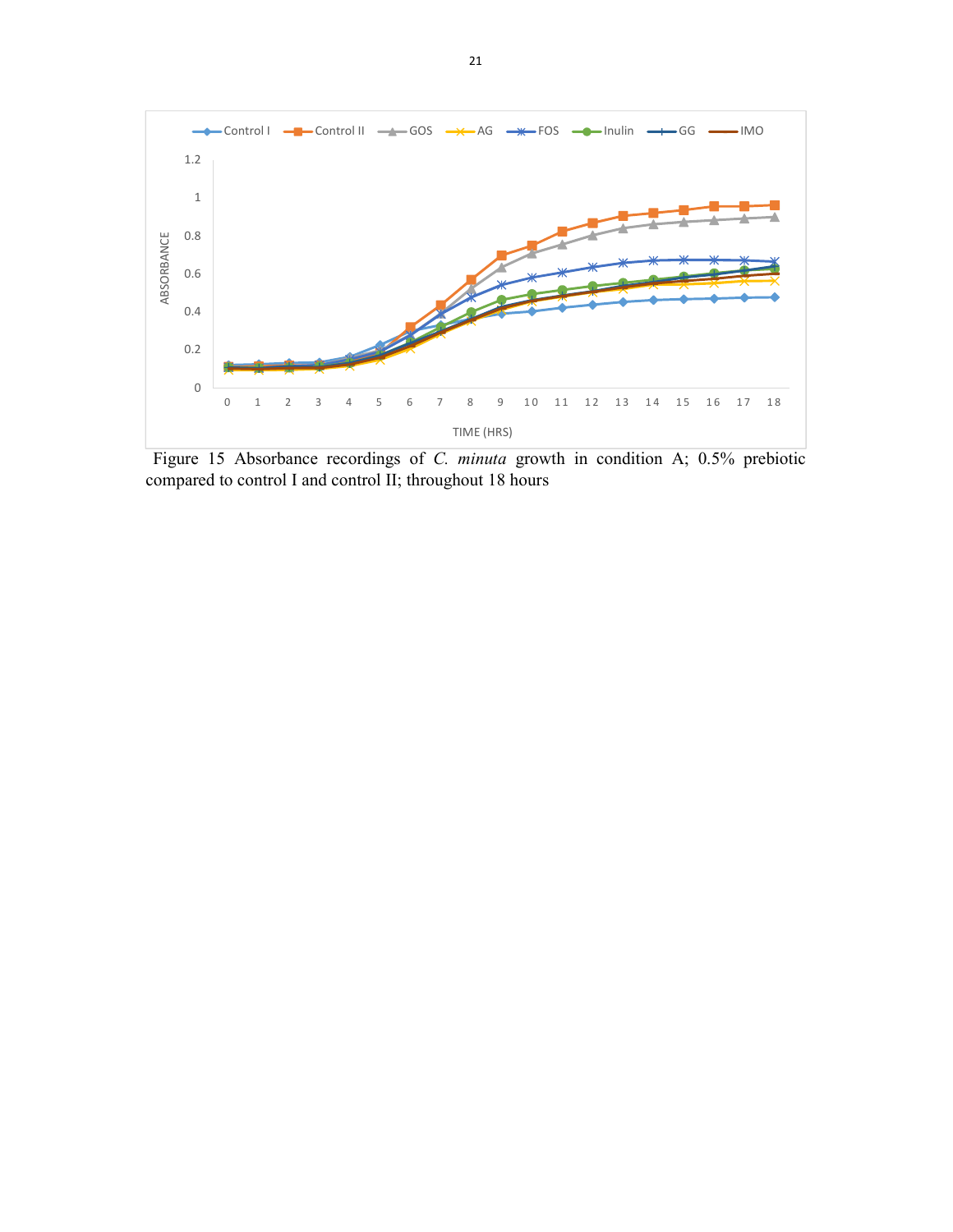

Figure 16 Absorbance recordings of *C. minuta* growth in samples containing a 1:1 ratio of 0.25% prebiotic and dextrose, compared to control I and II, throughout 18 hours (Condition B)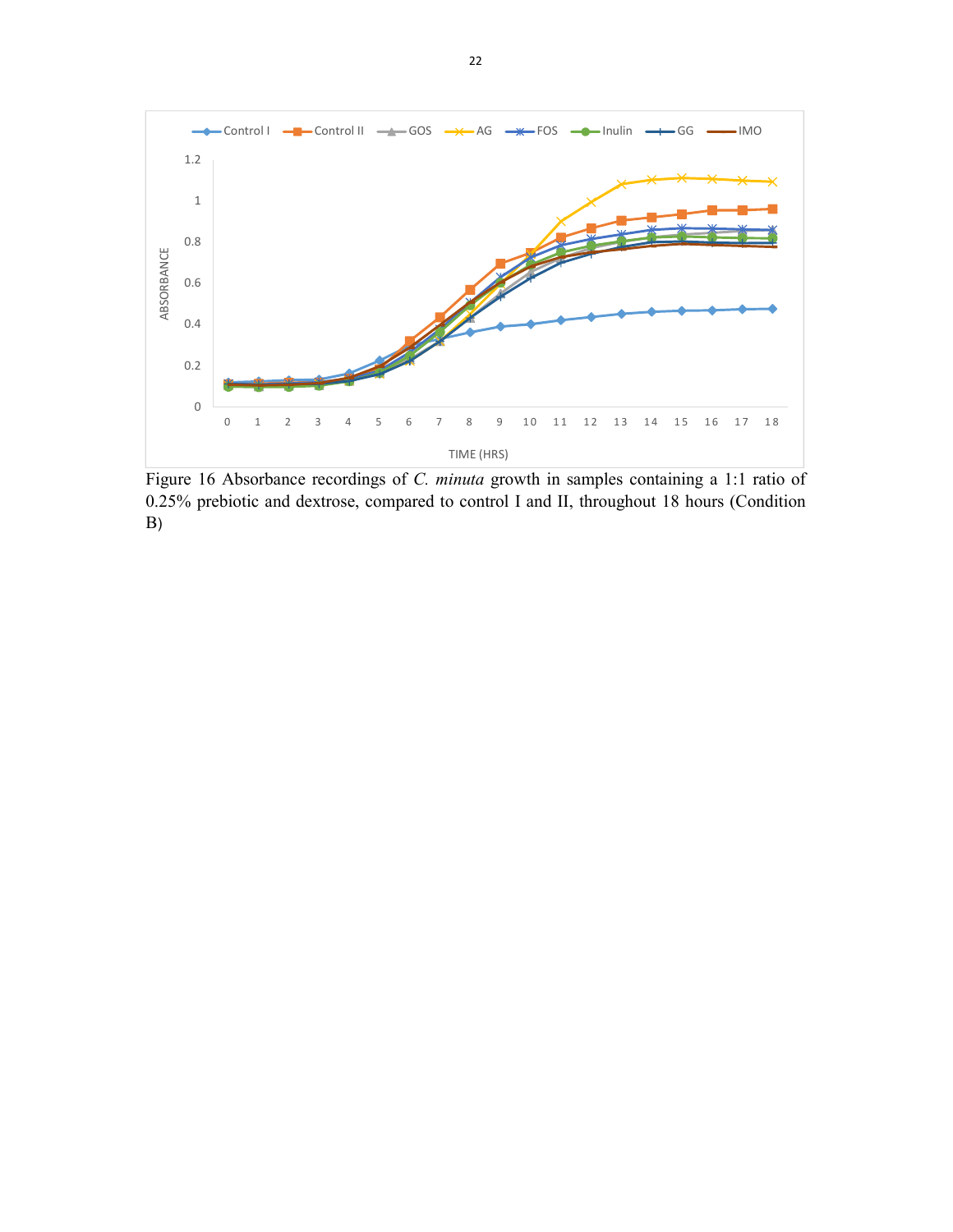

Figure 17 Absorbance recordings of *C. minuta* growth in condition C: a 1:1 ratio of prebiotic: dextrose, at a concentration of 0.5%; compared to control I and II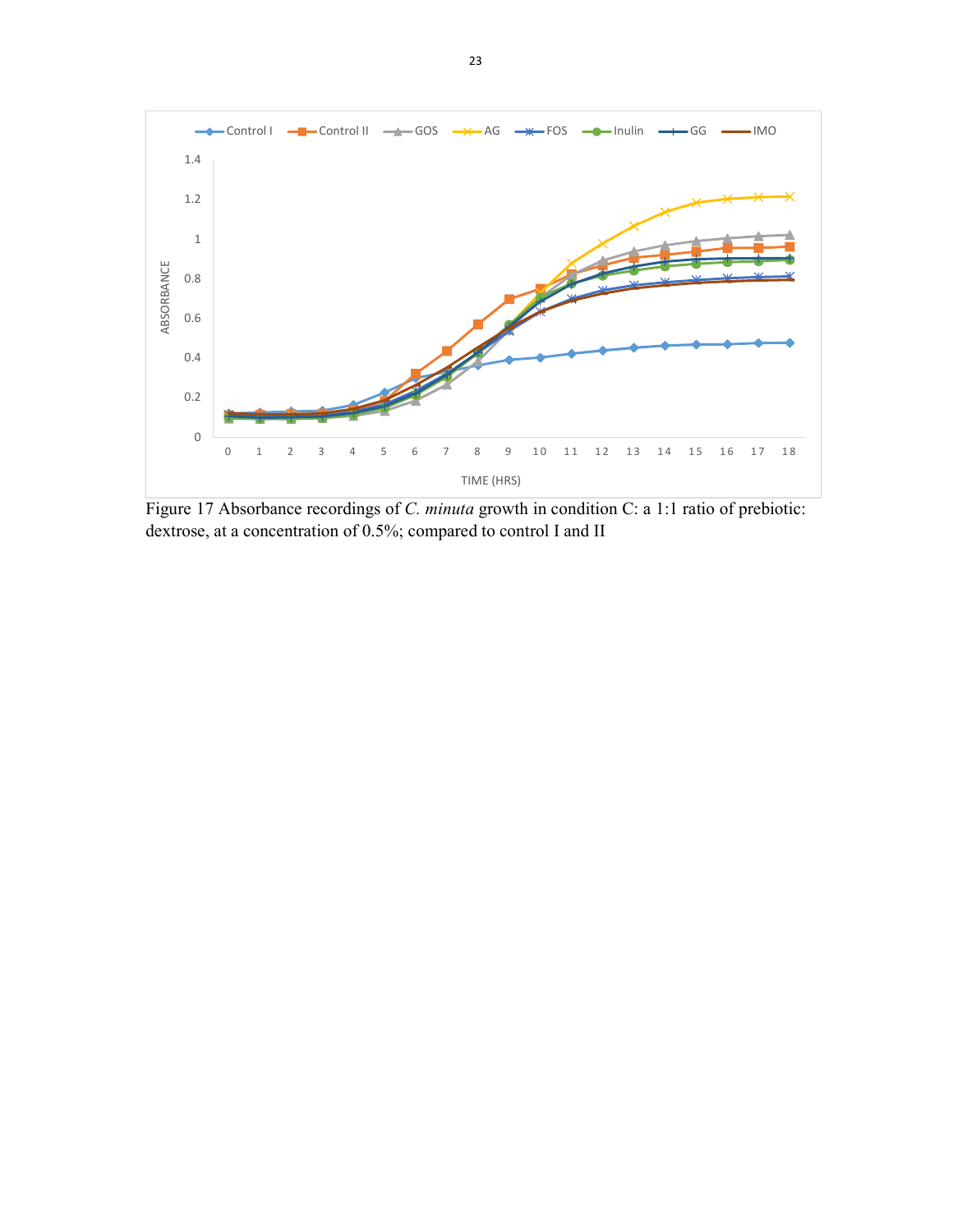

Figure 18 Absorbance recordings of *C. minuta* growth in condition D: samples containing a 1:2 ratio of prebiotic: dextrose (0.25%: 0.5%), compared to control I and II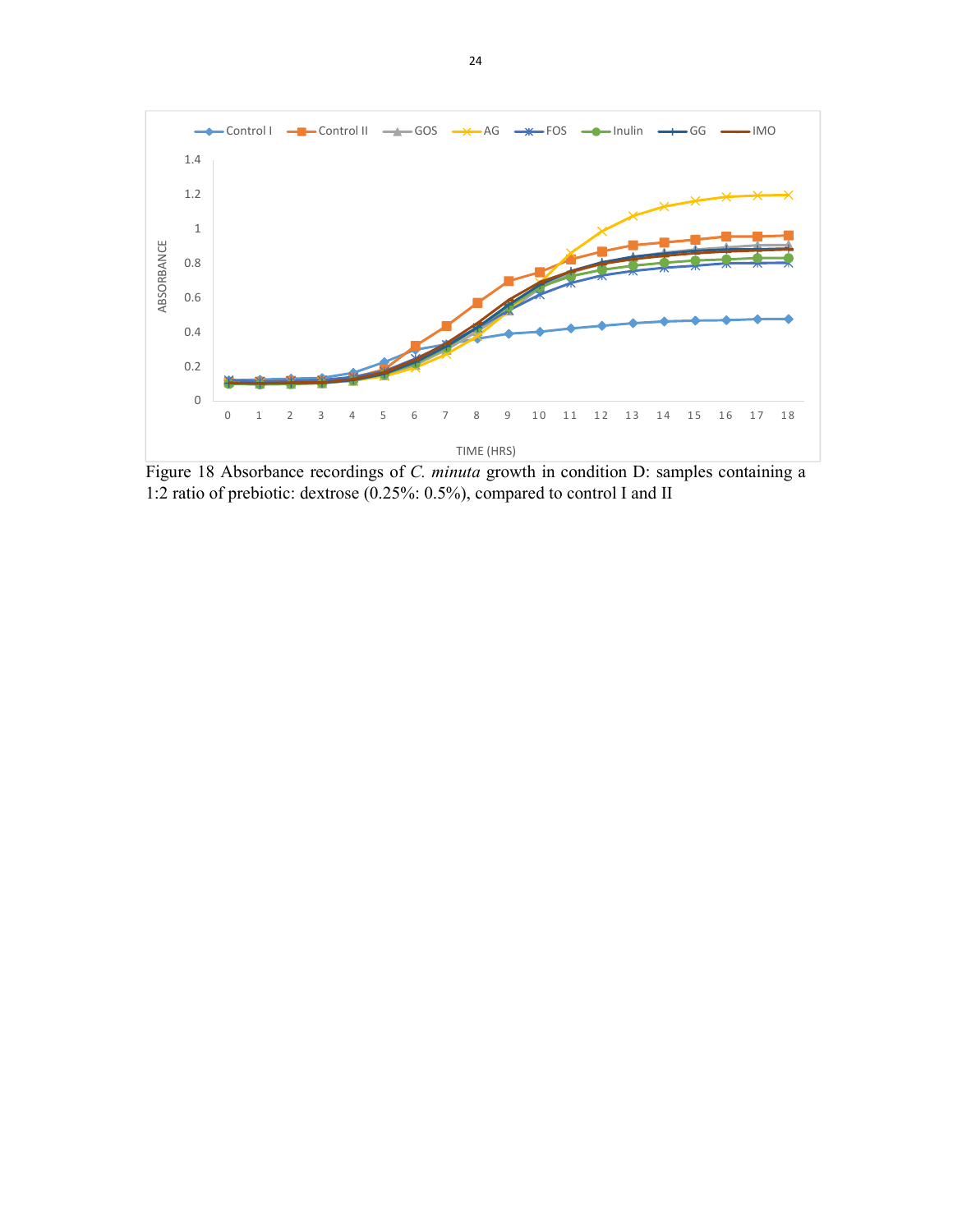

Figure 19 Absorbance recordings of *C. minuta* growth in condition E: samples containing a prebiotic: dextrose ratio of 2:1 (concentrations of 0.5%:0.25%), compared to control I (no saccharide) and control II (0.5% dextrose)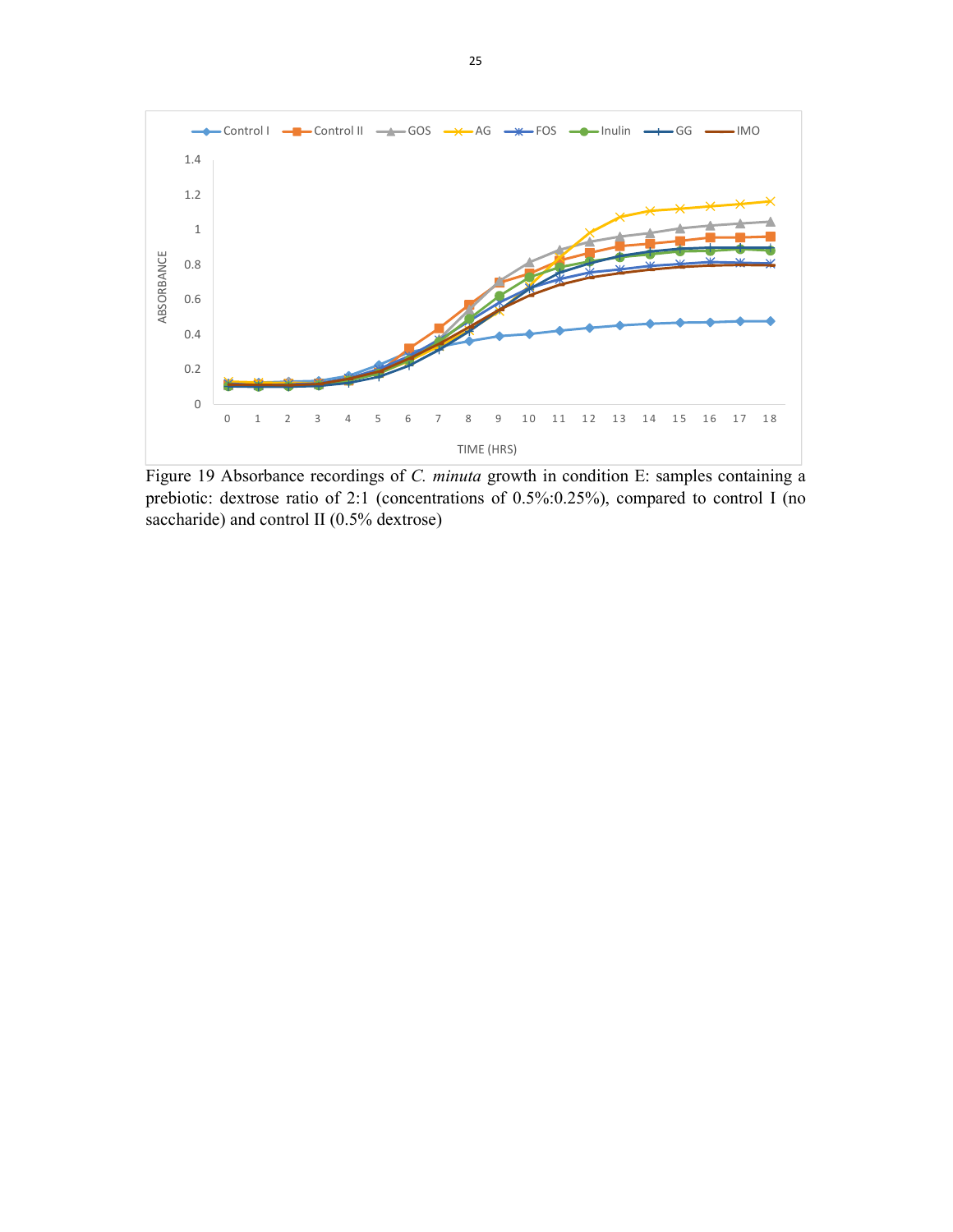

Figure 20 Absorbance recordings of *C. minuta* growth in stimulated by AG throughout 18 hours, in conditions A, B, C, D, and E; compared to control I (no saccharide) and control II (0.5% dextrose)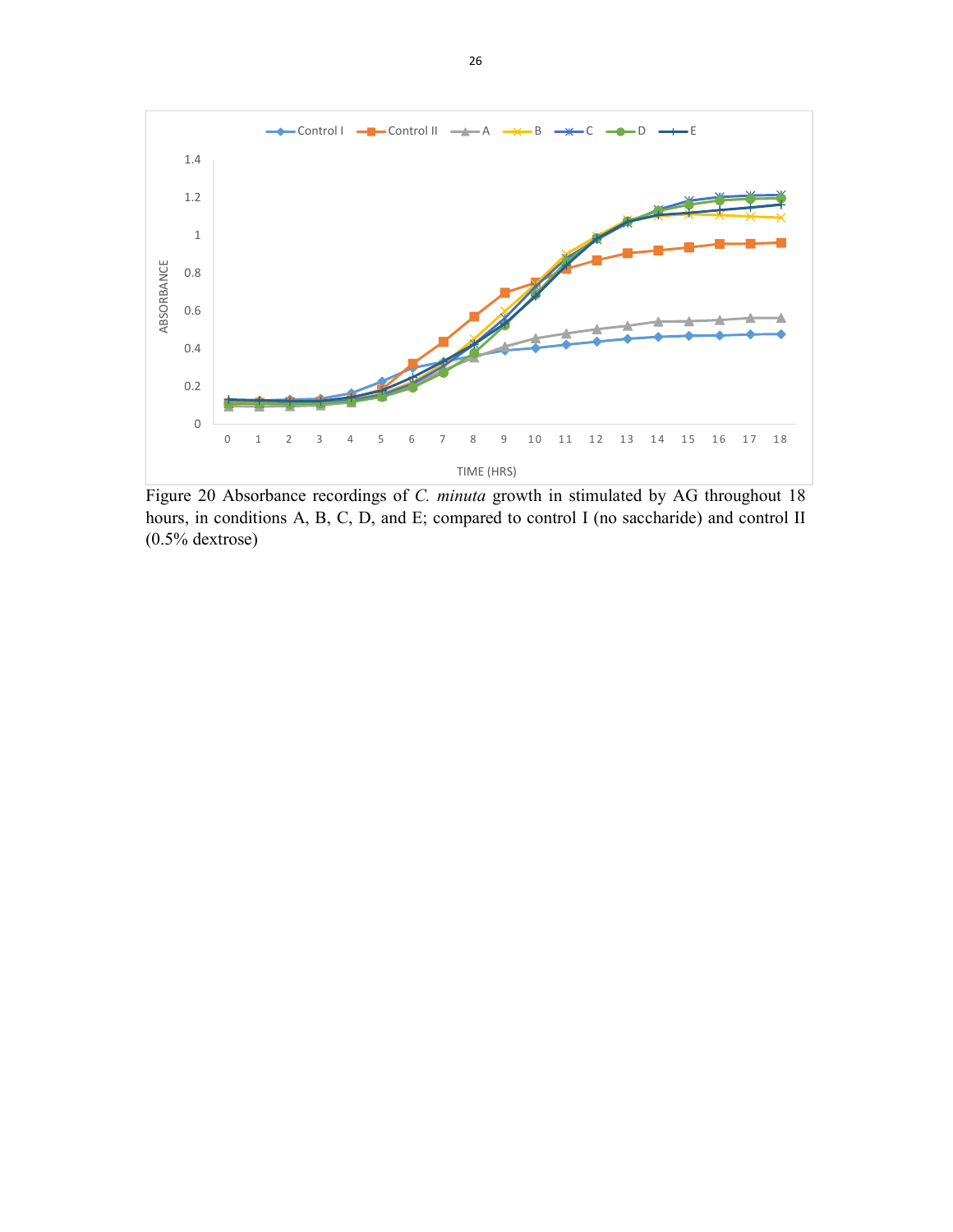

Figure 21 Absorbance recorded reflecting *C. minuta* growth at 4 different concentrations of sulfamethoxazole: 1μg/mL, 5μg/mL, 10μg/mL, and 50μg/mL; compared to control in which no antibiotic was present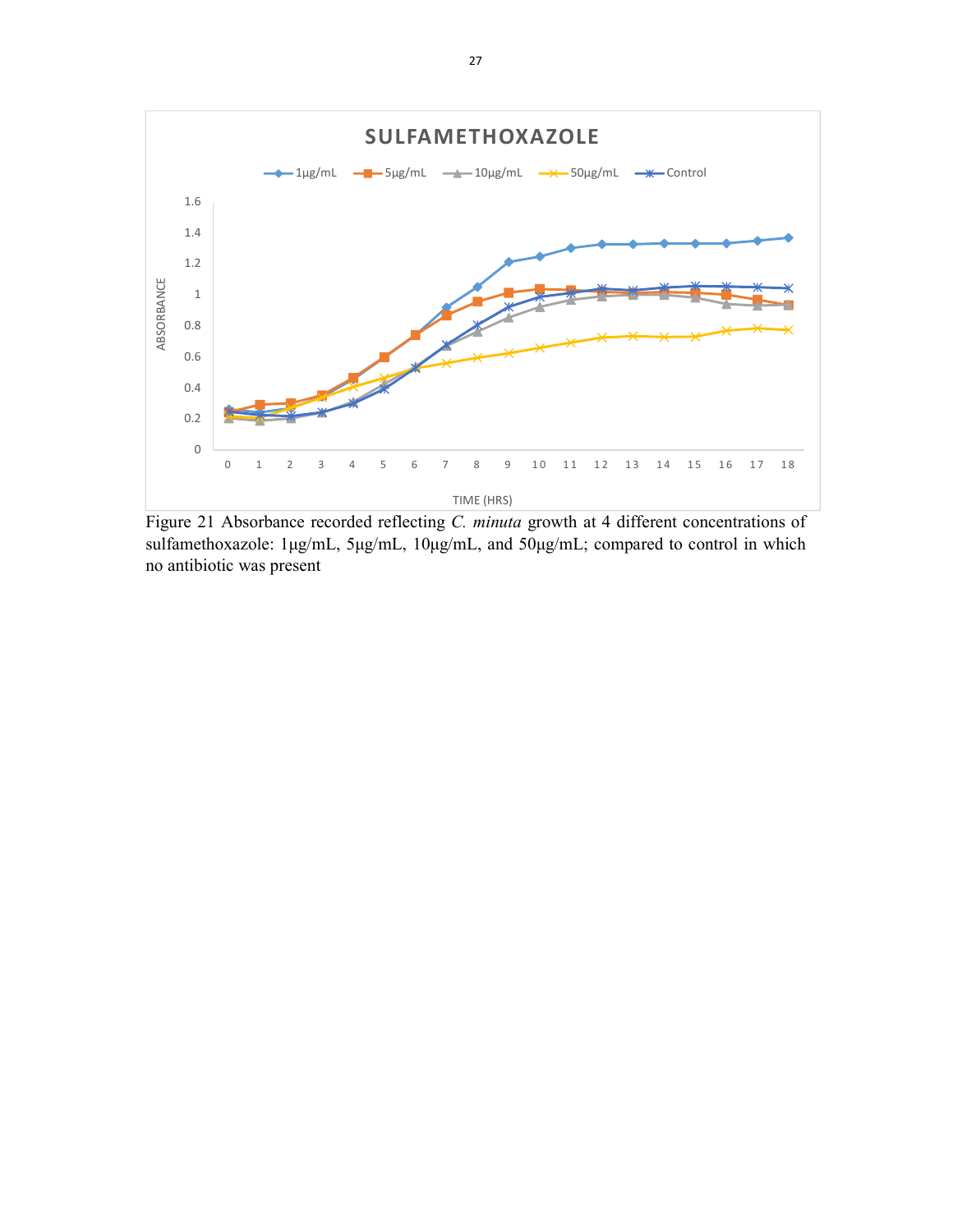

Figure 22 Absorbance recorded reflecting *C. minuta* growth at 4 different concentrations of ciprofloxacin: 1μg/mL, 5μg/mL, 10μg/mL, and 50μg/mL; compared to control in which no antibiotic was present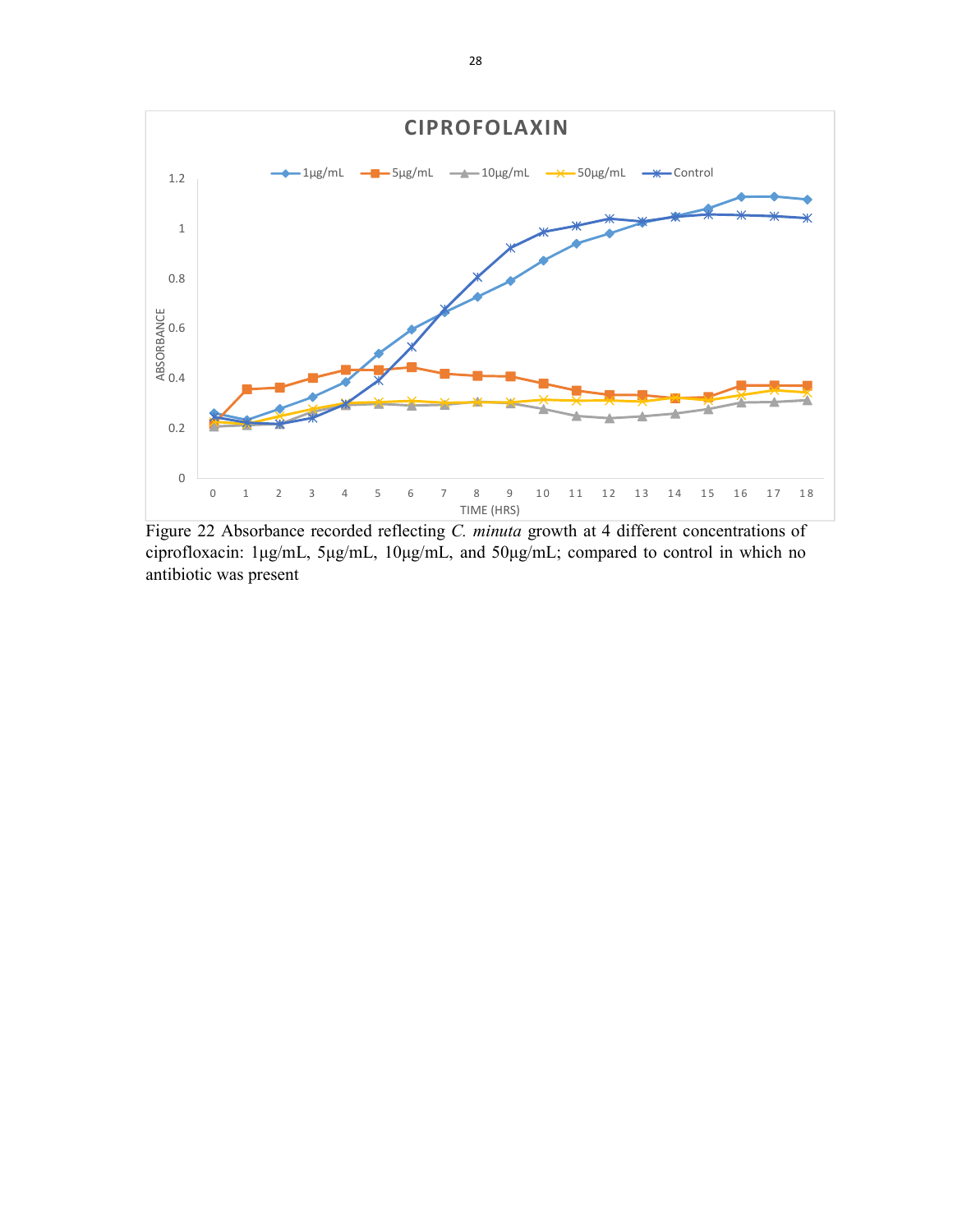

Figure 23 Absorbance recorded reflecting *C. minuta* growth at 4 different concentrations of azithromycin: 1μg/mL, 5μg/mL, 10μg/mL, and 50μg/mL; compared to control in which no antibiotic was present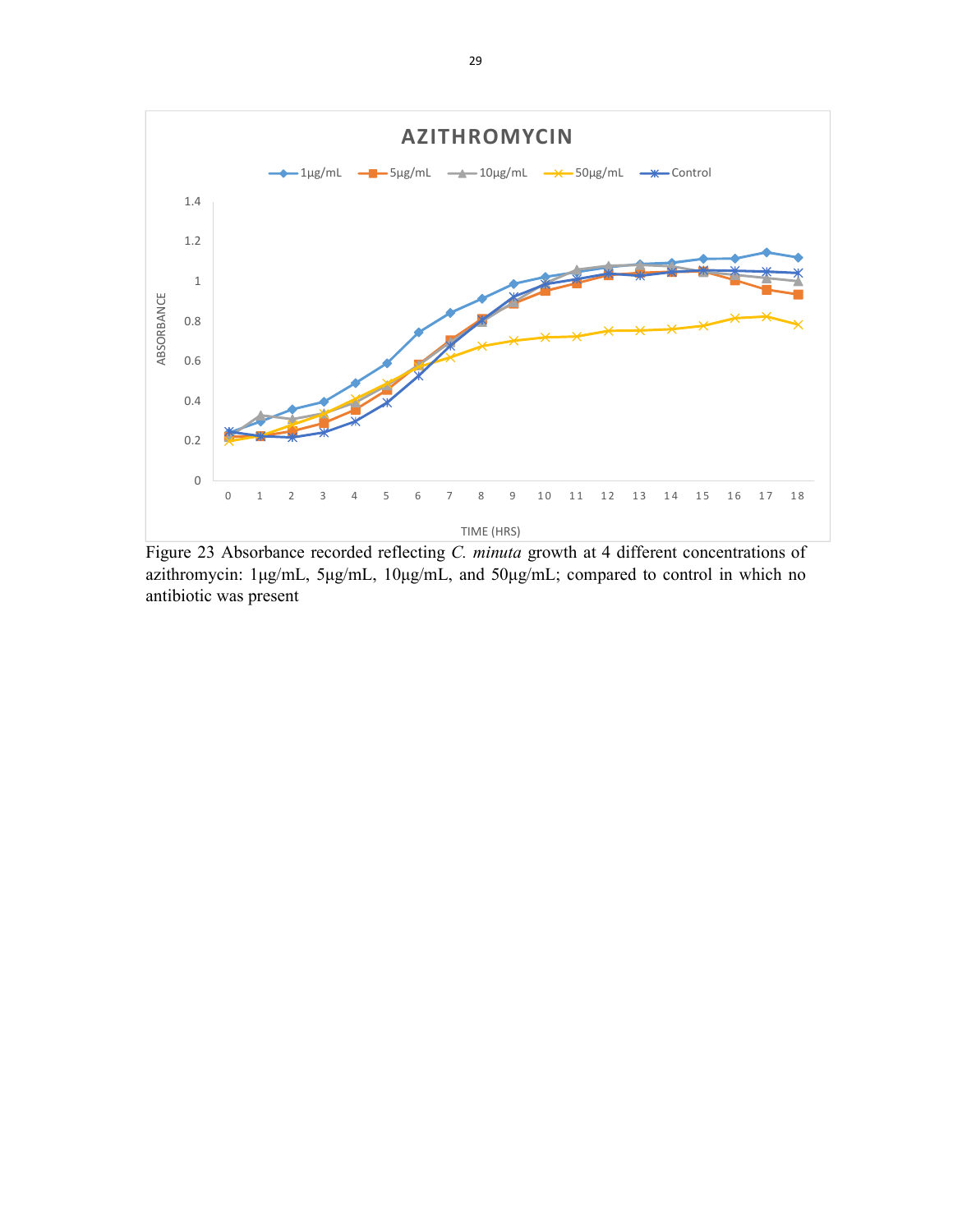

Figure 24 Absorbance recorded reflecting *C. minuta* growth at 4 different concentrations of trimethoprim: 1μg/mL, 5μg/mL, 10μg/mL, and 50μg/mL; compared to control in which no antibiotic was present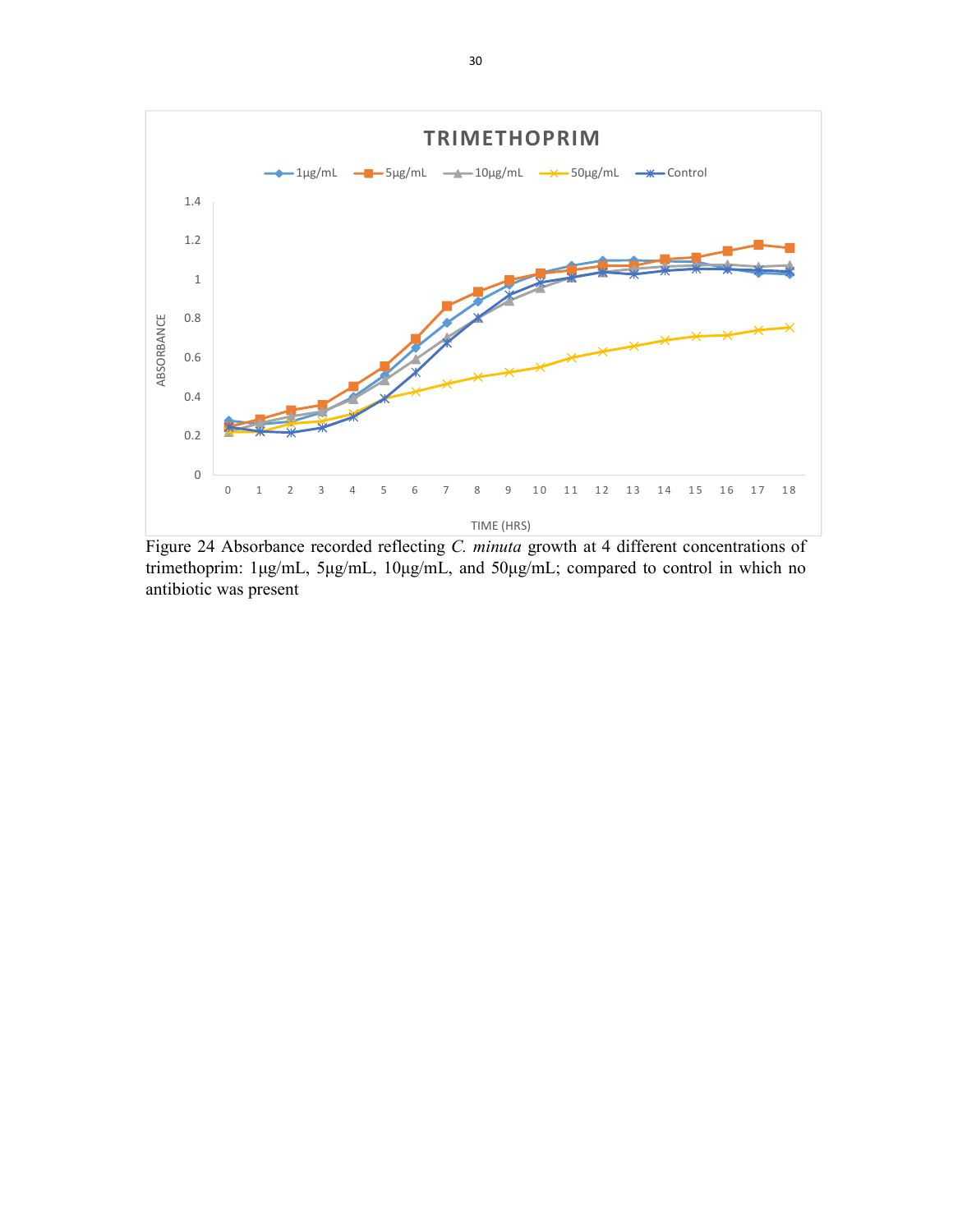

Figure 25 Absorbance recorded reflecting *C. minuta* growth at 4 different concentrations of erythromycin: 1μg/mL, 5μg/mL, 10μg/mL, and 50μg/mL; compared to control in which no antibiotic was present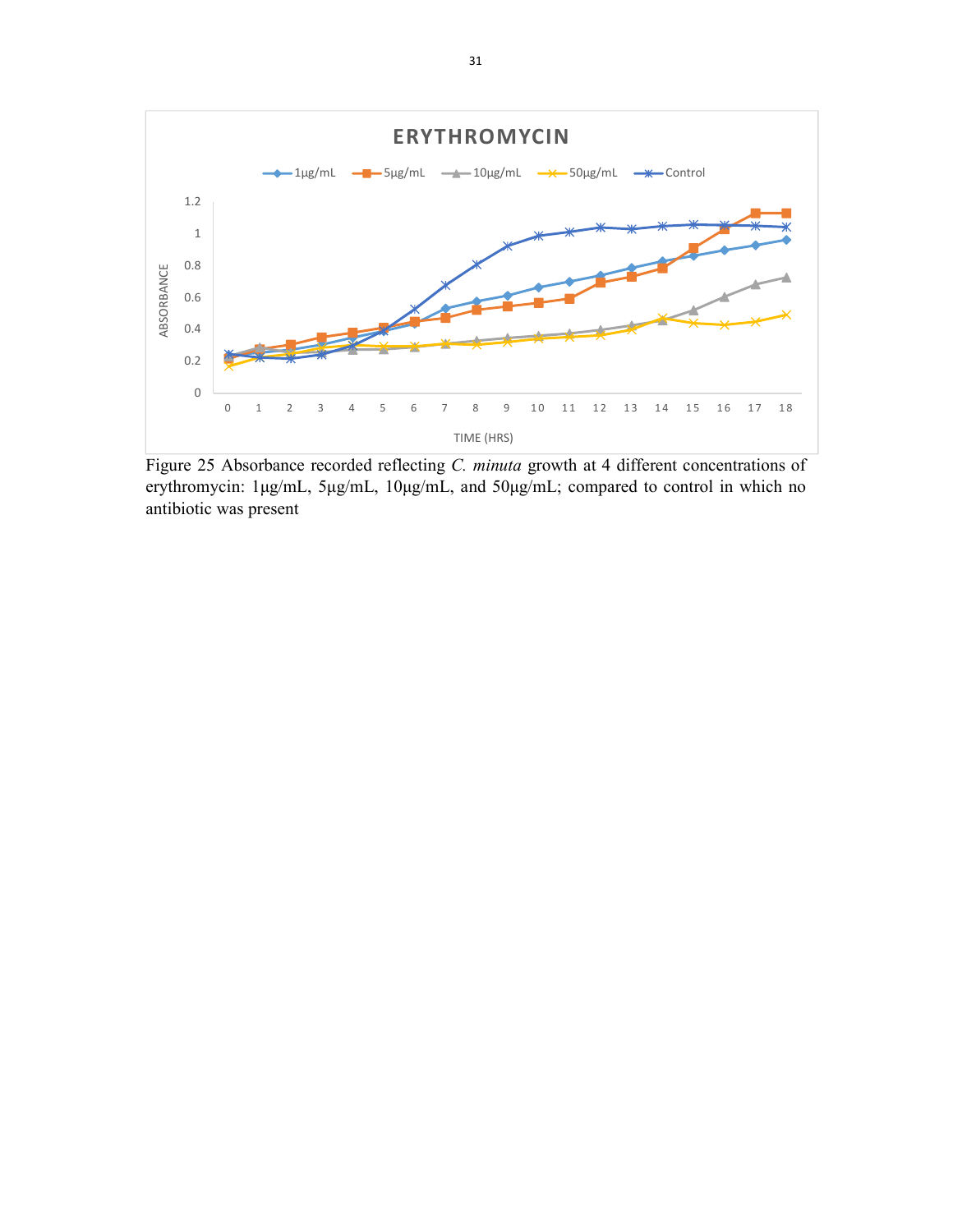

Figure 26 Absorbance recorded reflecting *C. minuta* growth at 4 different concentrations of oxytetracycline: 1μg/mL, 5μg/mL, 10μg/mL, and 50μg/mL; compared to control in which no antibiotic was present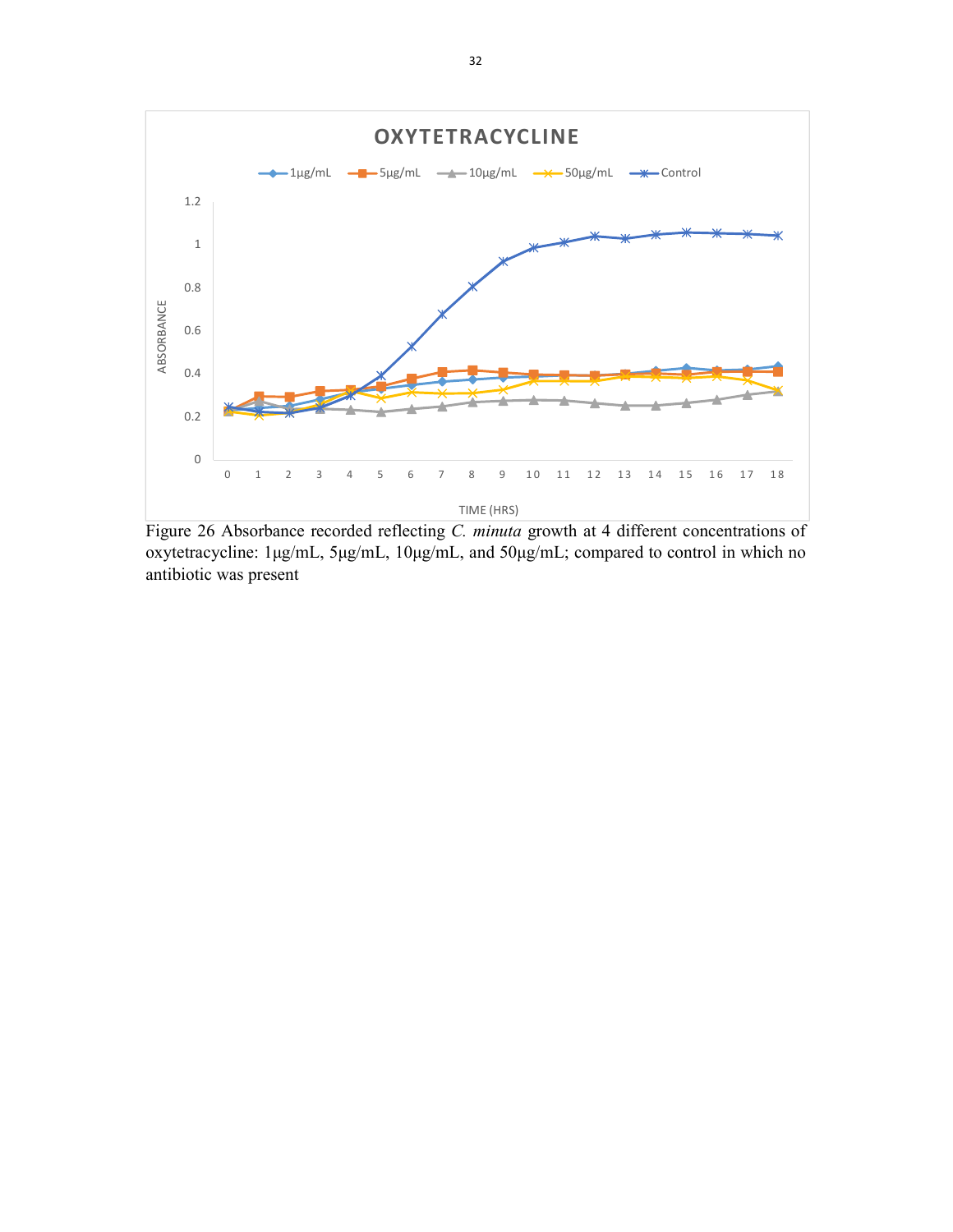#### **REFERENCES**

Belkaid Y, Hand T (2014). Role of the Microbiota in Immunity and inflammation. Cell 157(1): 121–141

Calame W, Weseler AR, Viebke C, Flynn C, Siemensma AD (2008). Gum arabic establishes prebiotic functionality in healthy human volunteers in a dose-dependent manner. British Journal of Nutrition 100: 1269–1275

Cani PD, Bibiloni R, Knauf C, Waget A, Neyrinck AM, Delzenne NM, Burcelin R (2008). Changes in gut microbiota control metabolism endotoxemia-induced inflammation in high-fat-diet-induced obesity and diabetes in mice. Diabetes 57:1470-1481

Cani PD, Neyrinck AM, Fava F, Knauf C, Burcelin RG, Tuohy KM, Gibson GR, Delzenne NM (2007). Selective increases of bifidobacteria in gut microflora improve high-fat-diet-induced diabetes in mice through a mechanism associated with endotoxemia. Diabetologia 50:2374-2383

Carlson J, Gould T, Slavin J (2016) In vitro analysis of partially hydrolyzed guar gum fermentation on identified gut microbiota. Anaerobe 42:60–66

Everard A (2013). Diabetes, obesity and gut microbiota. Best Practice and Research Clinical Gastroenterology 27:73-83

Finberg RW, Moellering RC, Tally FP, Craig WA, Pankey GA, Dellinger P, West M, Joshi M, Linden PK, Rolston V, Rotschafer JC, Rybak MJ (2004). The Importance of Bactericidal Drugs: Future Directions in Infectious Disease. *Clin Infect Dis* 39 (9): 1314-1320

Fiordaliso, M. F., Kok, N., Desager, J. P., Goeihals, F., Deboyser, D., Roberfroid, M. & Delzenne, N. (1995) Oligofructose sup plemented diet lowers serum and VLDL concentralions of triglyc $\tilde{A}$ ©rides,phospholipids and cholesterol in rals. Lipids 30: 163-167

Goodrich J, Water J, Poole A, Sutter J, Koren O, Blekhman R, Beaumont M, Van Treuren W, Knight R, Bell J, Spector T, Clark A, Ley R (2014). Human genetics shape the gut microbiome. Cell 159: 789-799

Green, J. D. and Klaenhammer, T. R. (1994), Factors involved in adherence of lactobacilli to human Caco-2 cells. Appl Environ Microbiol, 60, 4487-4494

Hooper DC (2001). Mechanisms of Action of Antimicrobials: Focus on Fluoroquinolones. *Clin Infect Dis* 32: S9-S15

Kareem K, Loh T, Foo H, Akit H, Samsudin A (2016). Effects of dietary postbiotic and inulin on growth performance, IGF1 and GHR mRNA expression, faecal microbiota and volatile fatty acids in broilers. BMC Veterinary Research 12:163

Kim M-H, Shin HK (1998). The Water-Soluble Extract of Chicory Influences Serum and Liver Lipid Concentrations, Cecal Short-Chain Fatty Acid Concentrations and Fecal Lipid Excretion in Rats. J. Nutr. 128:1731–1736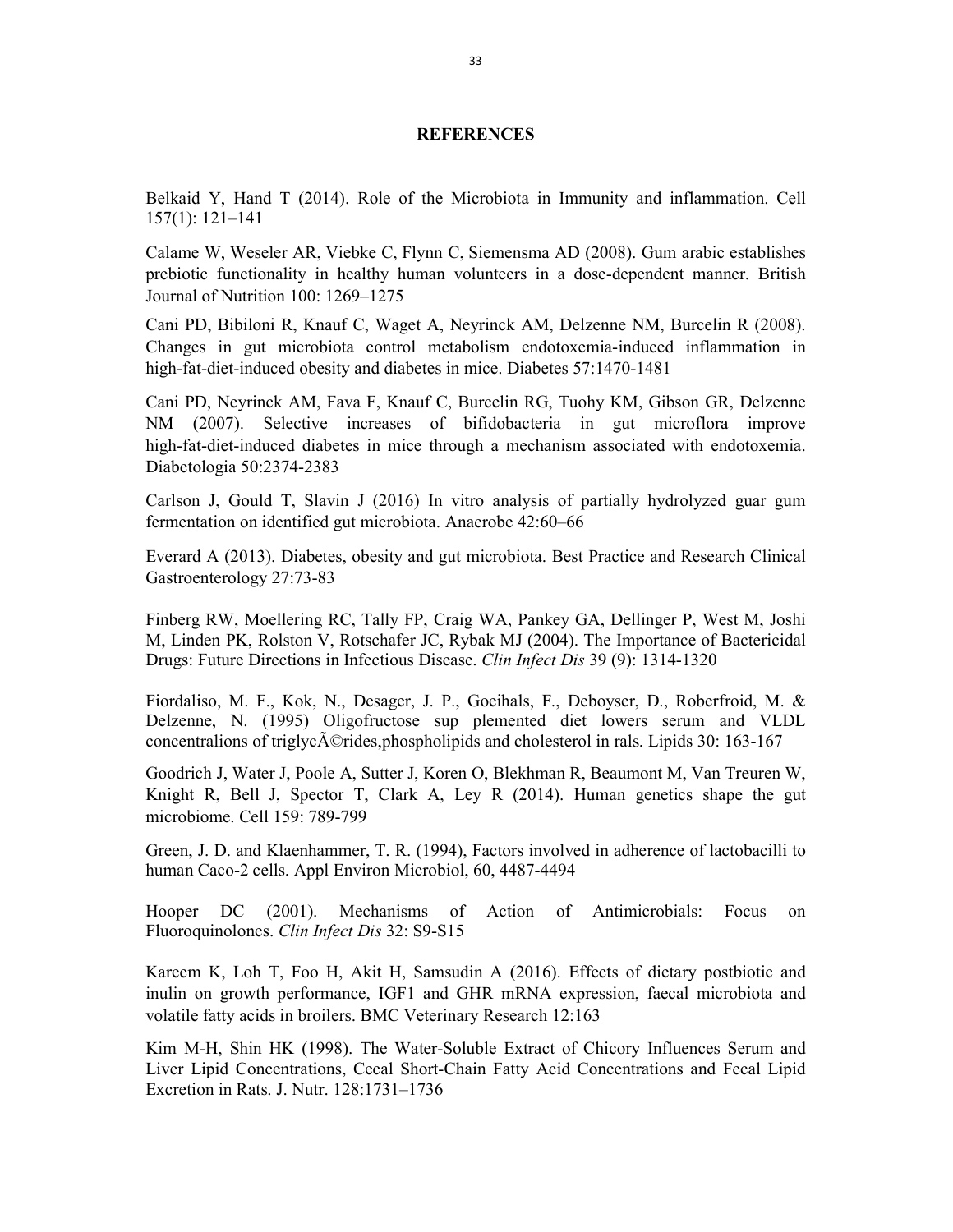Kleniewska P, Hoffman A, Priewska E, Pawliczak R (2016). The influence of probiotic Lactobacillus casei in combination with prebiotic inulin on the antioxidant capacity of human plasma. Oxidative Medicine and Cellular Longevity. doi:10.1155/2016/1340903

Kobyliak N, VirchenkoT O, Falalyeyeva T (2016) Pathophysiological role of host microbiota in the development of obesity. Nutrition Journal. doi: 10.1186/s12937-016-0166-9

Lee Y K, Salminen S (1995). The coming of age of probiotics. Trends Food Sci Technol 6:241–244

Morelli L, Capurso L (2012). FAO/WHO Guidelines on Probiotics: 10 Years Later. J Clin Gastroenterology 46: S1–S2

Morotomi M, Nagai F, Watanabe Y (2012). Description of Christensenella minuta gen. nov., sp. nov., isolated from human faeces, which forms a distinct branch in the order Clostridiales, and proposal of Christensenellaceae fam. nov. Internatinal Journal of Systematic and Evolutionary Microbiology 62:144-149

Palumbo V, Romeo M, Gammazza A, Carini F, Damiani P, Damiano G, Buscemi S, LoMonte A, Gerges-Geagea A, Jurjus A, Tomasella G (2016). The long-term effects of probiotics in the therapy of ulcerative colitis: A clinical study. Biomed Pap Med Univ Palacky Olomouc Czek Repub 160(3): 372-377

Slavin J (2013). Fiber and prebiotics: mechanisms and health benefits. Nutrients 5:1417-1435

Trautwein EA, Rieckhoff D, Erbersdobler HF (1998). Dietary inulin lowers plasma cholesterol and triacylglycerol and alters biliary bile acid profile in hamsters. J Nutr 128:1937– 43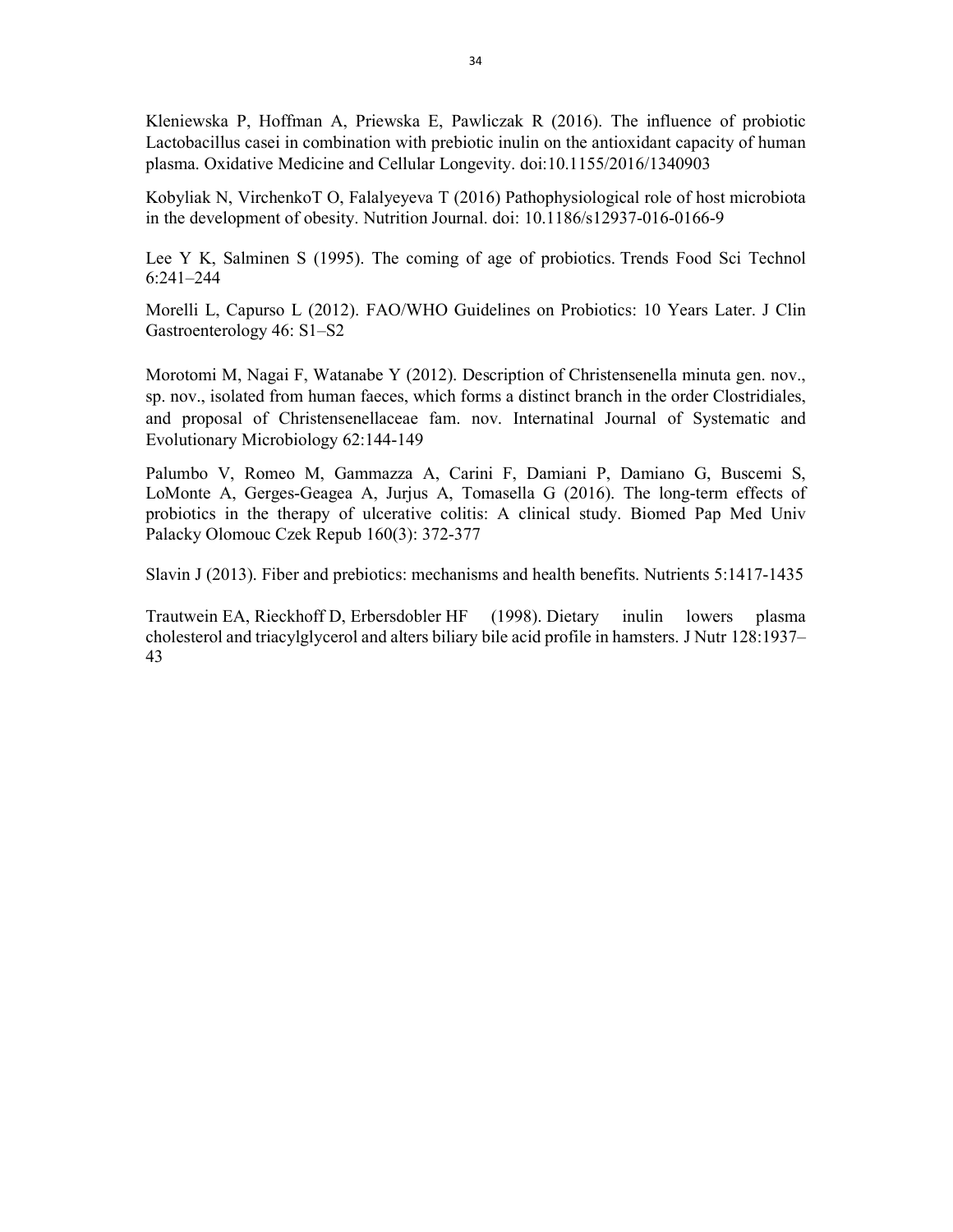# **ABSTRACT**

# **THE POTENTIAL STIMULATION OF** *C. MINUTA* **GROWTH BY VARIOUS PREBIOTICS, AND ITS SENSITIVITY TO VARIOUS ANTIBIOTICS**

by

#### **MARIA ELENA HAKIM**

# **MAY 2017**

**Advisor:** Dr Kequan Zhou

**Major:** Nutrition and Food Science

**Degree:** Master of Science

Gut microbiota play a crucial role in maintaining intestinal health and integrity; a feature that is both heritable, as well as affected by the environment and lifestyle. Probiotics are supplements containing live microorganisms that act in a similar manner to gut microflora, and maintain a balance in the latter. *C. minuta* is a novel bacterium in the gut that was found to be associated with reduction in body weight and adiposity. The aim of this study was to determine the possible effects of different prebiotics on *C. minuta* growth, and the survival of *C. minuta* in response to different antibiotics. Six different prebiotics, GOS, FOS, GG, AG, IMO and inulin were added to *C. minuta* culture, and growth was compared in the presence and absence of dextrose; at different ratios. Apart from optimal growth noted in the presence of solely dextrose, the sample containing GOS alone came in second in optimizing *C. minuta* growth. the mixture of AG and dextrose appeared to optimize *C. minuta* growth; in contrast to the slight enhancing activity seen by AG alone. When survival was tested in the presence of six antibiotics at 4 different concentrations, sulfamethoxazole, trimethoprim, azithromycin, erythromycin, oxytetracycline and ciprofloxacin, *C. minuta* showed to be susceptible to